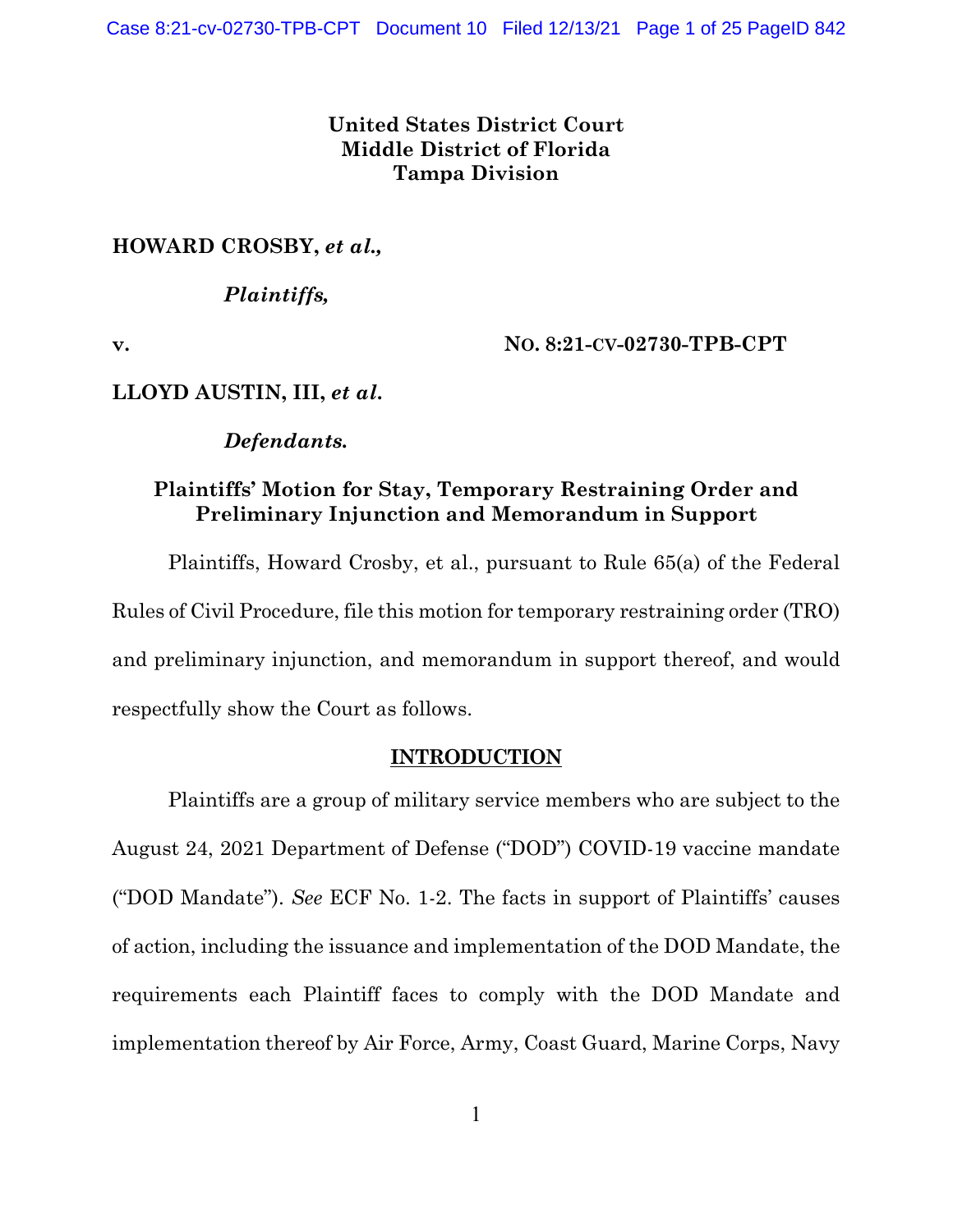(collectively, the "Armed Services"), and the religious objections and religious retaliation by Defendants are more fully set furth in Plaintiffs' Complaint. *See*  ECF No. 1. This motion and corresponding memorandum incorporate by reference the facts in Plaintiffs' Complaint.

Plaintiffs file this motion for relief, requesting the Court: (1) enjoin the implementation of the DOD Mandate and the Armed Services implementation thereof; (2) enjoin Defendants' administration of COVID-19 vaccines with emergency use authorization ("EUA") that have not received full licensure by the Food and Drug Administration ("FDA"); (3) prohibit Defendants from targeting Plaintiffs for their religious beliefs; and (4) prohibit Defendants from taking any administrative or punitive action against Plaintiffs pending the resolution of this litigation.

#### **MEMORANDUM: ARGUMENT & AUTHORITY**

#### **A. Justiciability & Standing**

### **1. Plaintiffs' Claims are Justiciable and Ripe.**

Plaintiffs' claims against Defendants DOD and Armed Services are justiciable. In the Eleventh Circuit, claims by service members against the armed services are normally non-justiciable, except for where, as here, Plaintiffs make "facial challenges to military regulations." *Speigner v. Alexander*, 248 F.3d 1292, 1296 (11th Cir. 2001).

In *Navy Seal 1 v. Biden*, No. 8:21-cv-02429-SDM-TGW (M.D. Fla. Nov.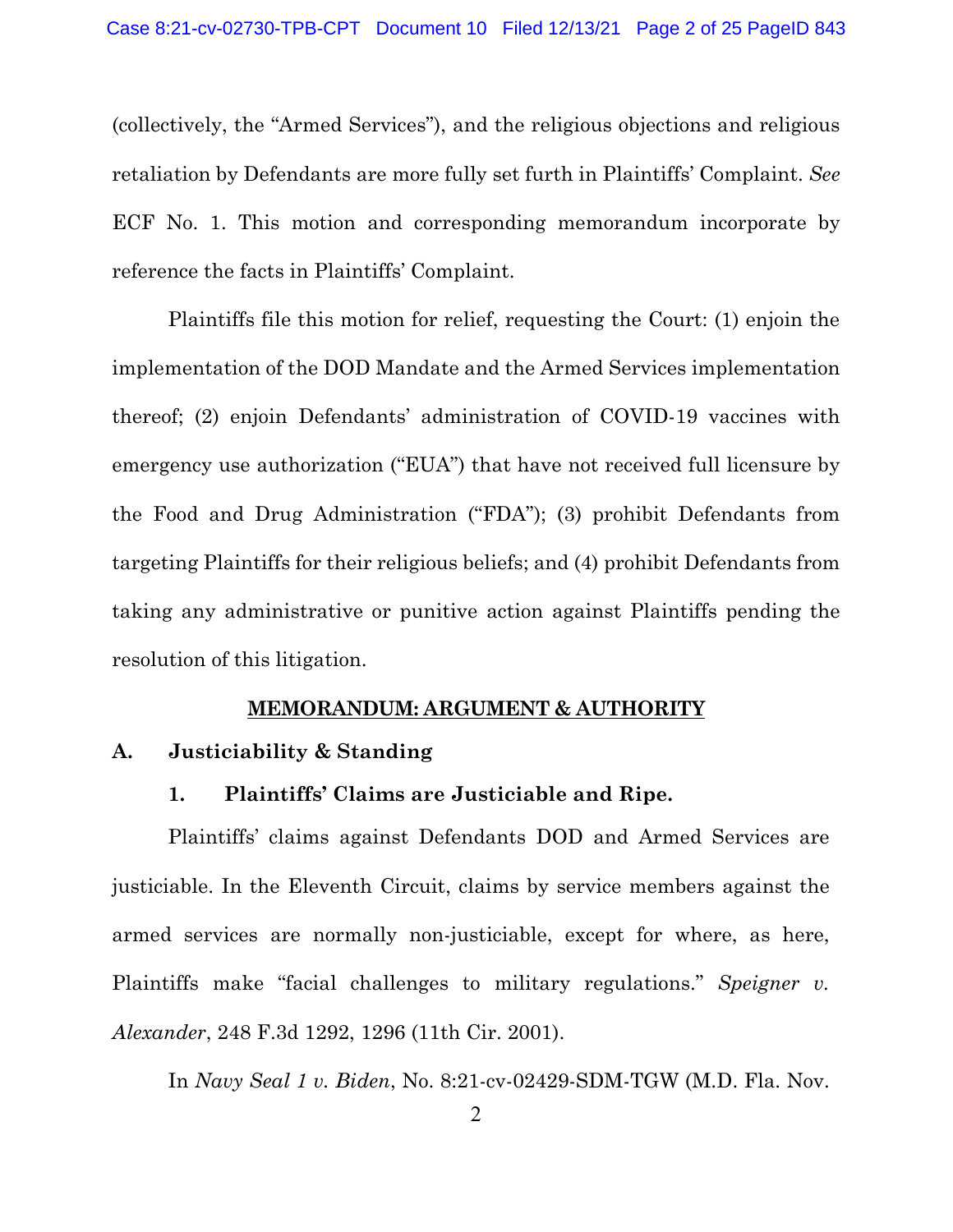22, 2021) ("*Navy Seal 1*"), this Court specifically rejected assertions by the DOD and Armed Services that largely identical claims that the DOD Mandate violates the Free Exercise Clause and the Religious Freedom Restoration Act ("RFRA") are non-justiciable and not ripe where, as here, Plaintiffs' religious accommodation requests had been denied. *See* ECF No. 1, Compl., ¶ 105 (seven Plaintiffs had had their RA requests denied or recommended for disapproval).

#### **2. Plaintiffs Have Article III Standing.**

A plaintiff establishes standing by demonstrating (1) a "concrete and particularized" injury that is "actual or imminent"; (2) "fairly traceable to the challenged conduct"; and (3) "likely to be redressed by a favorable judicial decision." *Banks v. HHS.*, --- Fed.Appx. ---, 2021 WL 3138562 (11th Cir. July 26, 2021) (*quoting Spokeo, Inc. v. Robbins*, 578 U.S. 856, 136 S. Ct. 1540, 1547, 194 L.Ed.2d 635 (2016)).

Each of these requirements are easily met. Plaintiffs will suffer a "concrete and particularized" injury that is "actual and imminent" due to the unlawful and unconstitutional DOD Mandate, and the resulting disciplinary actions for non-compliance. Moreover, the vaccine administered will be an EUA vaccine that cannot lawfully be mandated or administered without Plaintiffs' informed consent. *See infra* Section C.1.B.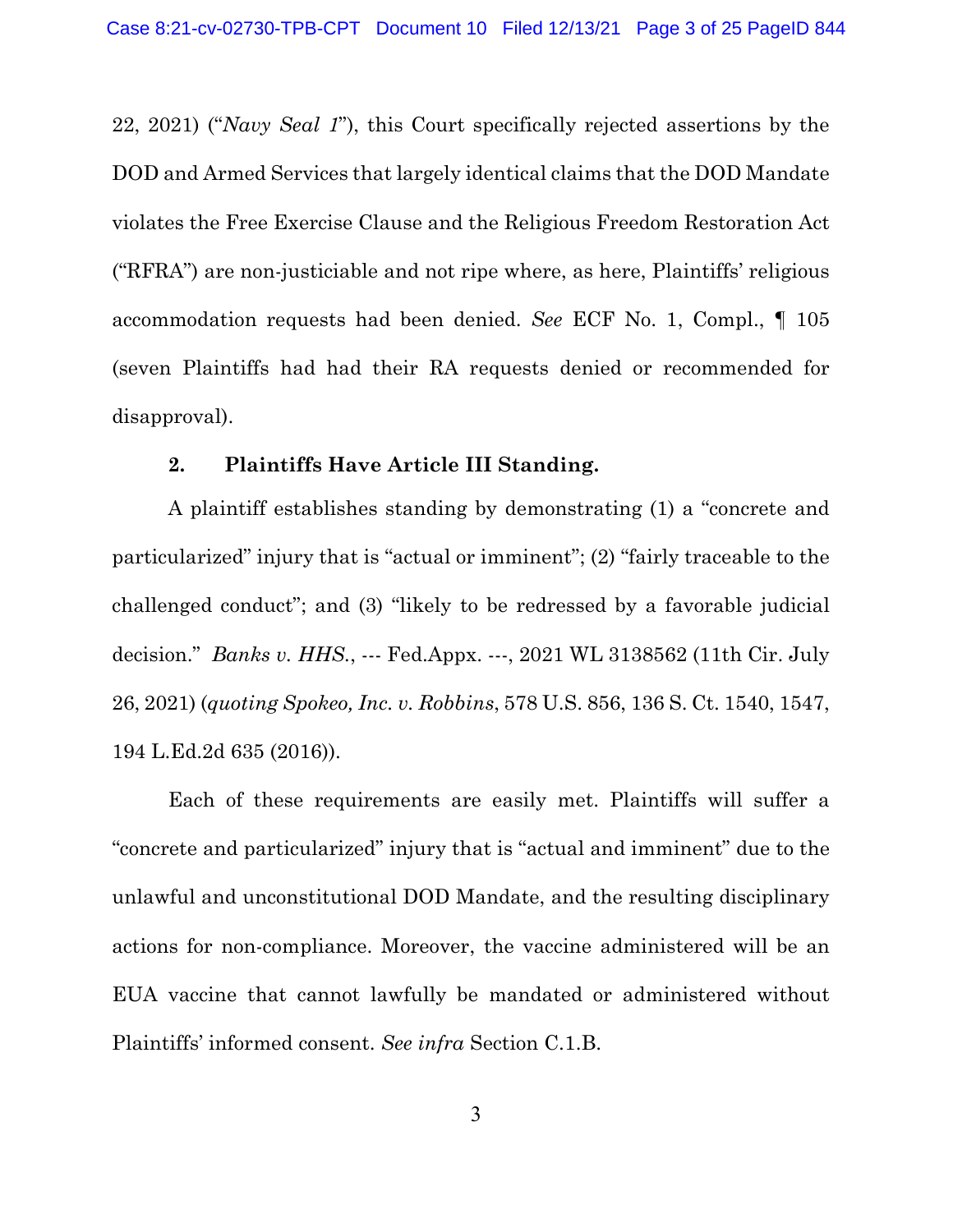The latter two elements, traceability and redressability, normally "overlap as two sides of the causation coin." *Dynalantic Corp. v. Dep't of Def.*, 115 F.3d 1012, 1017 (D.C. Cir. 1997). Where, as here, the plaintiff or "petitioner is the object of the challenged agency action, there is usually little doubt of causation." *Teva Pharmaceuticals USA, Inc. v. FDA*, 514 F.Supp.3d 66, 91 (D.D.C. 2020) ("*Teva*") (*citing Lujan v. Defs. of Wildlife*, 504 U.S. 555, 561-62, 112 S. Ct. 1230, 119 L.Ed.2d 351 (1992) ("*Lujan*")).

### **3. Plaintiffs Have Standing for Statutory Claims.**

As explained above, Plaintiffs' claims are facial challenges to military regulations based on allegations that the DOD and Armed Services Defendants "acted arbitrarily and capriciously by failing to adhere to statutes and regulations." *John Doe No. 1 v. Rumsfeld*, 297 F.Supp.2d 119, 128 (D.D.C. 2003) ("*Rumsfeld I"*). Under the APA, "[a] person suffering legal wrong because of agency action, or adversely affected or aggrieved by agency action within the meaning of a relevant statute, is entitled to judicial review thereof." *Lujan,* 497 U.S. 871 at 882 (*quoting* 5 U.S.C. § 702). Plaintiffs also have standing as the subject of the challenged agency action. *Teva*, 514 Supp.3d at 91.

Courts have routinely granted standing to service members challenging a new vaccine mandate applicable to them. *See generally Rumsfeld I* and *John*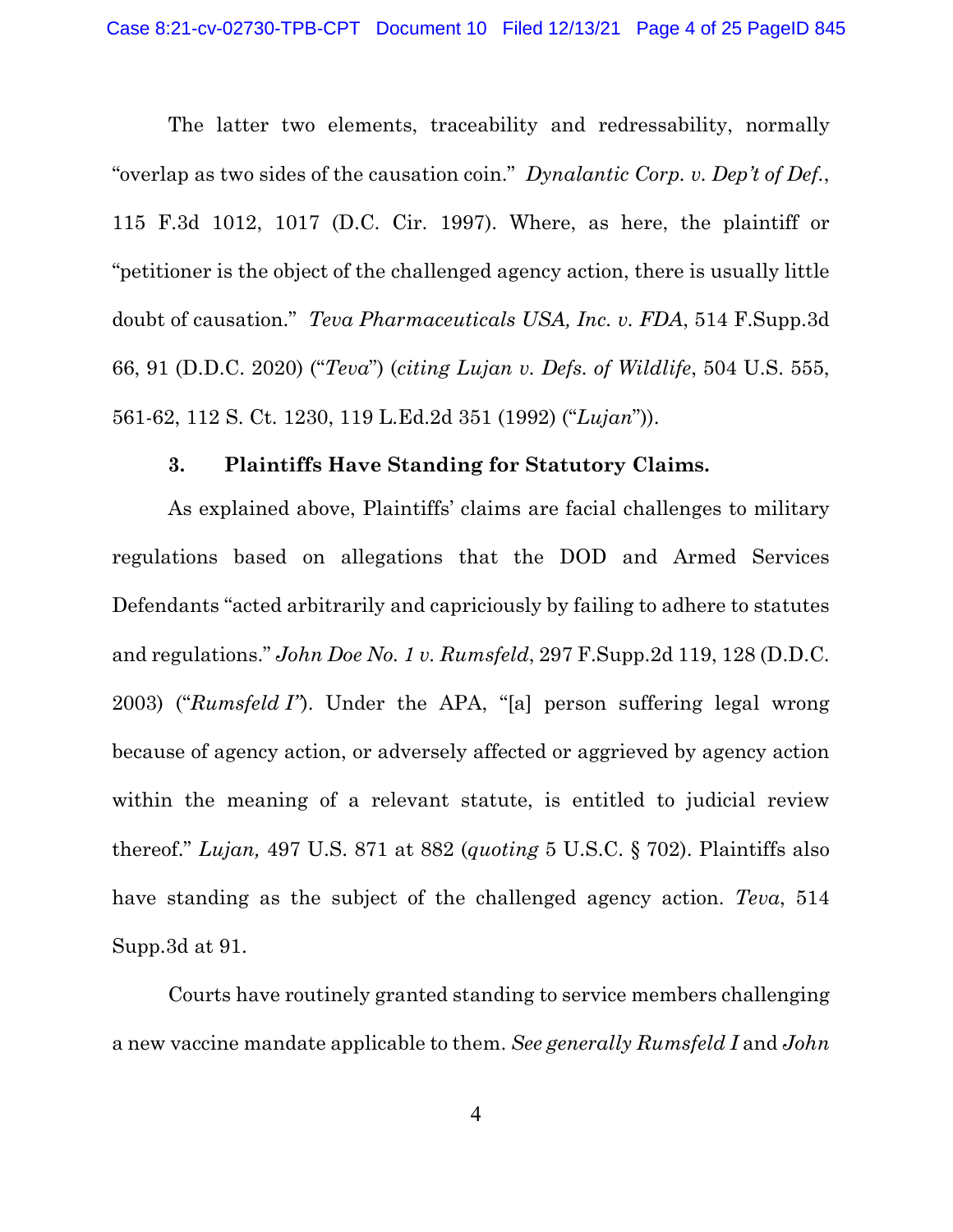*Doe No. 1 v Rumsfeld*, 341 F. Supp. 2d 1 (D.D.C. 2004) ("*Rumsfeld II*"). *See also* ECF No. 1-21, *Doe v. Austin* Order at 14-15 (characterizing plaintiffs' claims regarding violations of 10 U.S.C. § 1107a as APA claims). Plaintiffs' injury is directly traceable to the actions of the DOD in adopting the DOD Mandate, and to the Armed Services Guidance and implementation thereof. Their injury can be redressed by this Court's grant of the stay and the declaratory and injunctive relief requested in this Motion.

### **B. Legal Standard**

### **1. Preliminary Injunction and Temporary Restraining Order**

A district court may grant a preliminary injunction or a temporary restraining order where the moving party demonstrates:

(1) it has a substantial likelihood of success on the merits; (2) irreparable injury will be suffered unless the injunction issues; (3) the threatened injury to the movant outweighs whatever damage the proposed injunction may cause the opposing party; and (4) if issued, the injunction would not be adverse to the public interest.

*Siegel v. LePore*, 234 F.3d 1163, 1176 (11th Cir. 2000).

"In this Circuit, [a] preliminary injunction is an extraordinary and drastic remedy not to be granted unless the movant clearly established the burden of persuasion as to the four requisites." *McDonald's Corp. v. Robertson*, 147 F.3d 1301, 1307 (11th Cir. 1998) (citations omitted). In a case involving the First Amendment and the free exercise of religion, however, there is a presumption of irreparable injury. As the Supreme Court has observed, "[t]he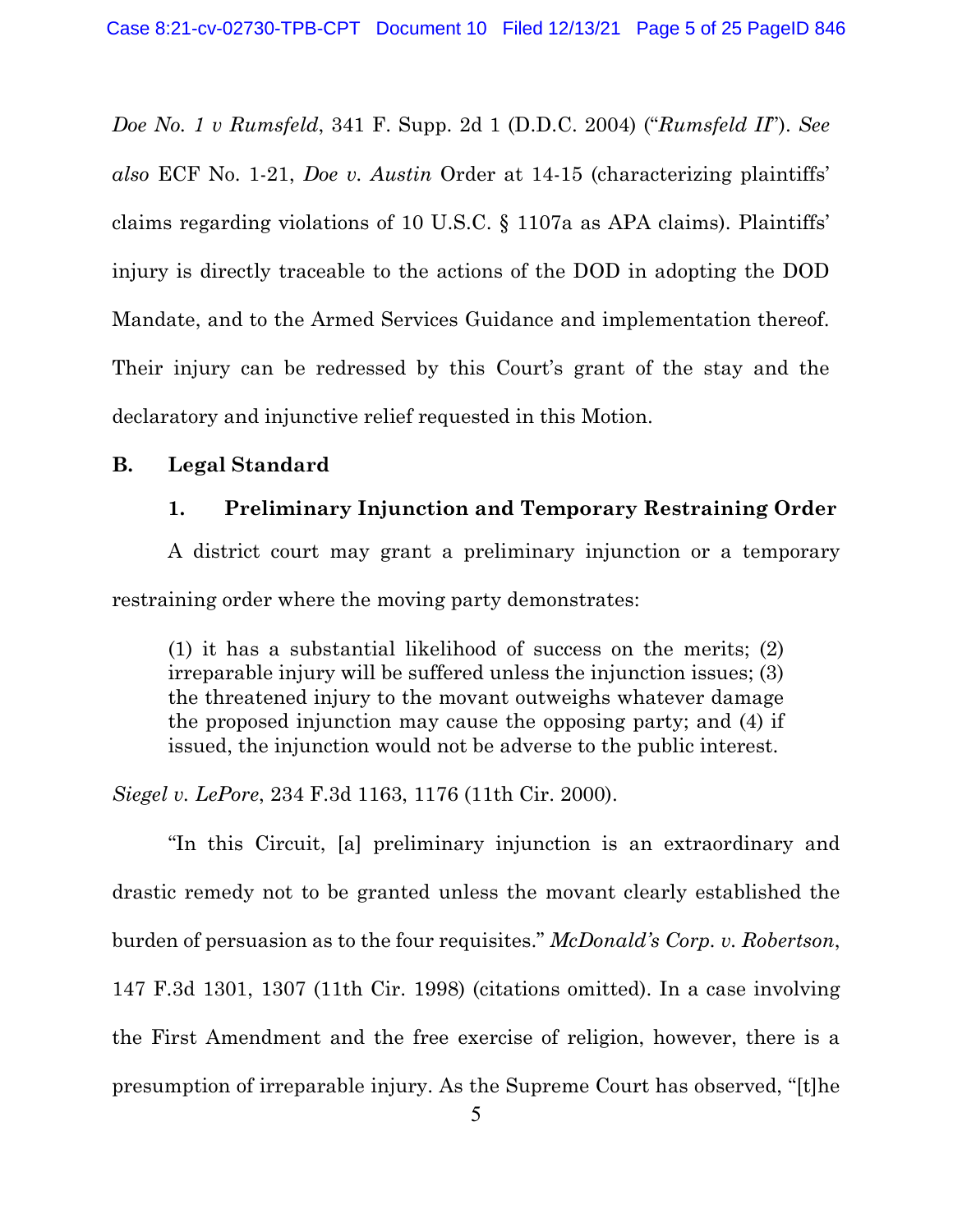loss of First Amendment freedoms, for even minimal periods of time, unquestionably constitutes irreparable injury." *Roman Catholic Diocese of Brooklyn v. Cuomo*, 141 S.Ct 63, 67, 208 L.Ed.2d 206 (2020) ("*Cuomo*"). With respect to the relief Plaintiffs seek, "it is always in the public interest to protect First Amendment liberties." *Connection Distrib. Co. v. Reno*, 154 F.3d 281, 288 (6th Cir. 1998),

#### **2. Administrative Stay**

The Administrative Procedures Act (APA) states a court may "issue all necessary and appropriate process to postpone the effective date of agency action or to preserve status or rights pending conclusion of the review proceedings." 5 U.S.C § 705. The standard for an administrative stay, which stays a proceeding, is the same as the factors discussed above. *See Nken v. Holder*, 556 U.S. 418 432-33 (2009). Plaintiffs seek to stay the Armed Services implementation of the DOD Mandate.

### **C. Plaintiffs Meet the Standard for Relief**

**1. Plaintiffs Have a Substantial Likelihood of Success on the Merits.**

# **a. Plaintiffs Have a Substantial Likelihood of Success on the Merits of Their Religious Claims.**

The First Amendment's Free Exercise Clause states that "Congress shall make no law respecting an establishment of religion or prohibiting the free exercise thereof." U.S. CONST. AMEND. I. This Constitutional right is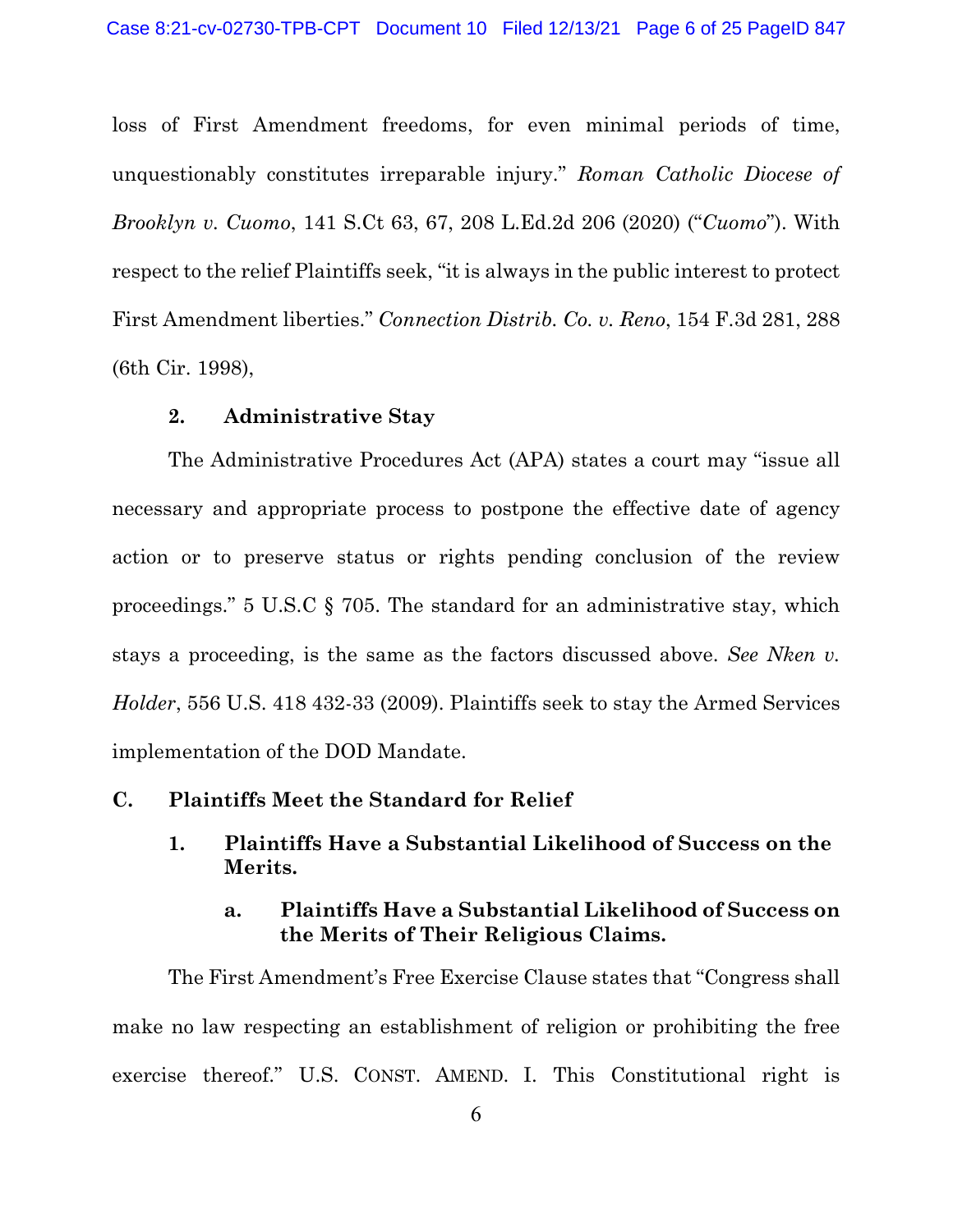strengthened and expanded upon by RFRA, which provides that "Government shall not substantially burden a person's exercise of religion even if the burden results from a rule of general applicability." 42 U.S.C. § 2000bb-1(a).

RFRA was enacted to "to provide very broad protection for religious liberty." *Burwell v. Hobby Lobby Stores, Inc.*, 134 S. Ct. 2751, 2760 (2014). In fact, its protections go "far beyond" what the Supreme Court "has held is constitutionally required" in cases of religious freedom. *Burwell*, 134 S. Ct. at 2767.

RFRA defines the term "exercise of religion" to include "any exercise of religion, whether or not compelled by, or central to, a system of religious belief." *Burwell*, 134 S. Ct. at 2761-62 citing 42 § 2000cc-5(7)(A). "Congress mandated that this concept be 'construed in favor of a broad protection of religious exercise, to the maximum extent permitted by the terms of this chapter and the Constitution.'" *Id*. citing § 2000cc-3(g). RFRA's protections extend to those in the military.  $42 \text{ § } 2000 \text{bb} \cdot 2(1)$ .

Plaintiffs Jessica Caldwell, Paul Dee, Brian Duffy, Allen Hall, Michael Jacobellis, Emily Nankivell, Krystle Kageyama, and Jeremy Severson have sincerely held religious beliefs that compel them to abstain from being administered the COVID-19 vaccine required by the DOD mandate. Severson, for example, states "allowing morally objectionable and/or unsafe substances,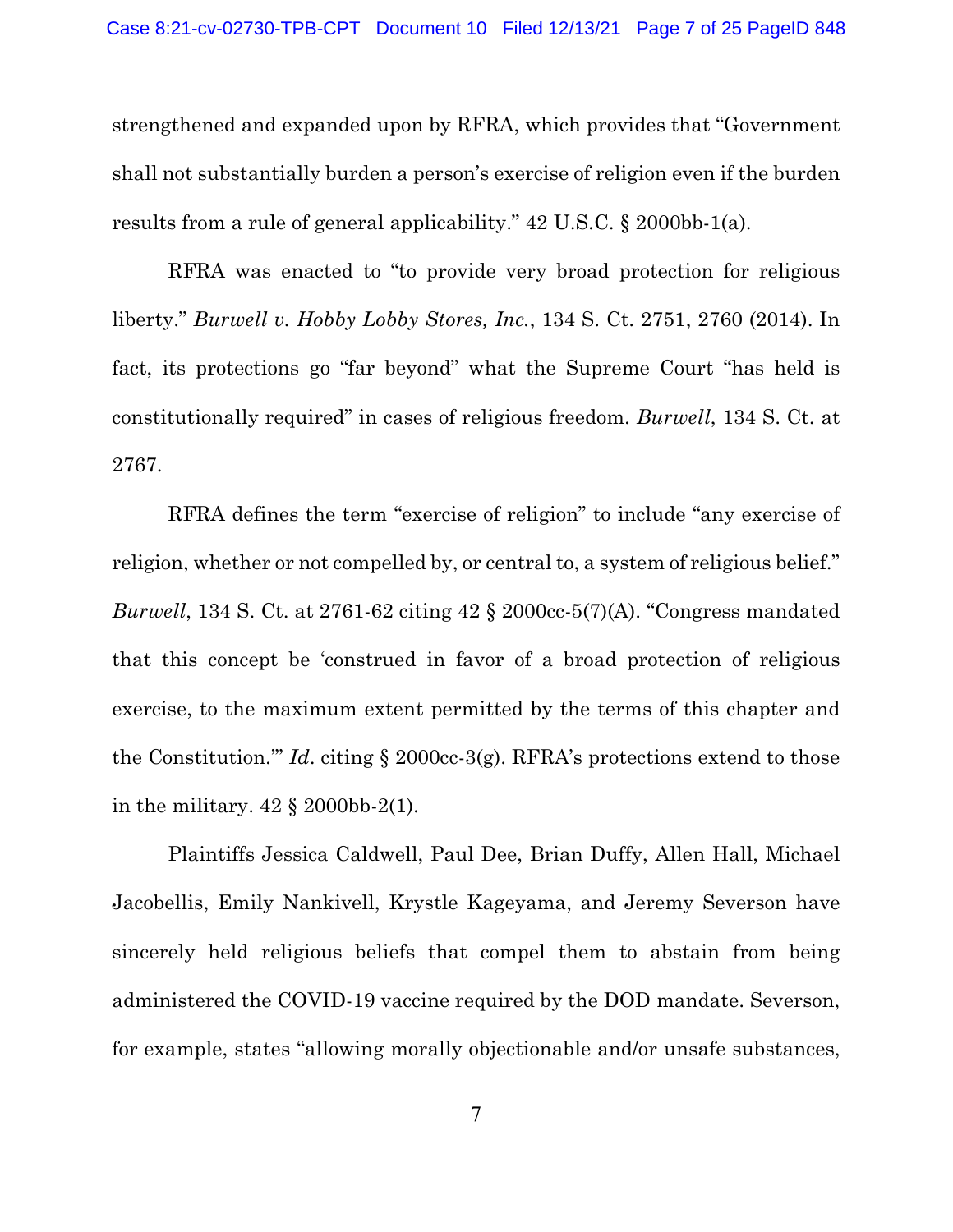including vaccines which utilize cell lines from murdered babies in the development, production, and/or testing processes, is counter to my spiritual convictions." ECF 1-1, Kageyama Decl. at 1. A Christian since the fourth grade, states her sincerely held religious beliefs cause her to "not support any product that uses fetal cells or tissues in any way, shape, or form, including to perform research, produce vaccines, medication, or any other related use. These practices are conducted through the support, promotion, and execution of abortion." *Id.* at 2. Defendants have denied or recommended for disapproval for several of Plaintiffs' religious accommodation requests. *See* ECF No. 1, Compl., ¶ 105.

As Plaintiffs' declarations make clear, Defendants' actions are a substantial burden on Plaintiffs' right to freely exercise their religion. As stated by the Supreme Court, RFRA asks whether the government "imposes a substantial burden on the ability of the objecting parties to conduct business in accordance with their religious beliefs." *Burwell*, 573 U.S. at 724. Like the *Burwell* plaintiffs, the Plaintiffs in the present matter have chosen to conduct their lives in accordance with their religious beliefs. In response, Defendants have threatened punishment, forcing Plaintiffs to live under the threat of professional retaliation for living in accordance with their values.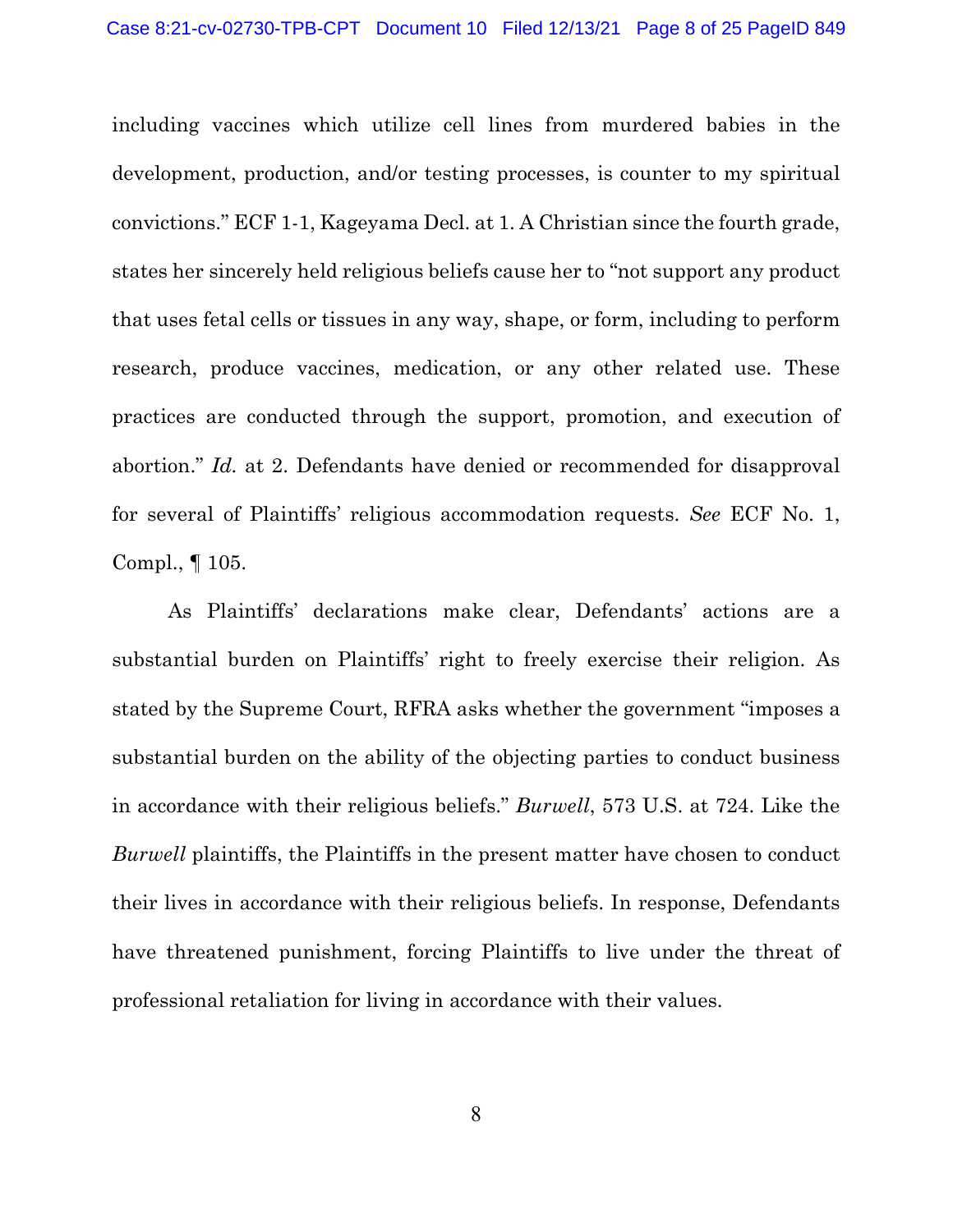Evidence provided by Defendants in a related case in this District demonstrate Defendants have undertaken a scheme to systemically deny religious accommodation requests of military service members, in violation of the First Amendment's Free Exercise Clause and RFRA – and in violation of the Constitution's No Religious Test Clause. *See* ECF No. 1 at ¶¶ 159-173. While representing that they will accept and thus purportedly approve at least some religious accommodations, records show Defendants have granted zero religious accommodation requests while denying thousands:<sup>[1](#page-8-0)</sup>

| <b>Branch</b>  | Total  | Pending | Denied | Granted |
|----------------|--------|---------|--------|---------|
| Air Force      | 11,007 | 10,319  | 688    |         |
| Army           | 114    | 114     | O      |         |
|                |        |         |        |         |
| Coast          | 818    | 818     |        |         |
| Guard          |        |         |        |         |
| <b>Marines</b> | 2,266  | 1,202   | 1,053  |         |
| Navy           | 2,375  | 1,897   | 478    |         |

Table 1: Statistics on Religious Accommodation Requests as of November 12

<span id="page-8-0"></span><sup>&</sup>lt;sup>1</sup> See ECF No. 1-19, Defendants Compliance Notice in Navy Seal 1 v. Biden, ECF No. 34, Case No. 8:21-cv-2429 (M.D. Fla.). "Denied" requests includes both "Denied Requests Pending Appeal" and "Initial Requests Denied and Are Not Currently Subject to Appeal." "Pending" includes "Initial Requests Under Review" for Navy and Marine Corps. The filing by the Army (including Army Reserves and presumably Army National Guard), the largest branch by far with over one million soldiers and nearly 50% of total armed services personnel, indicate that only 114 requests have been received by the Surgeon General for the Army ("TSG"); this is presumably a small fraction of the total submitted by Army soldiers.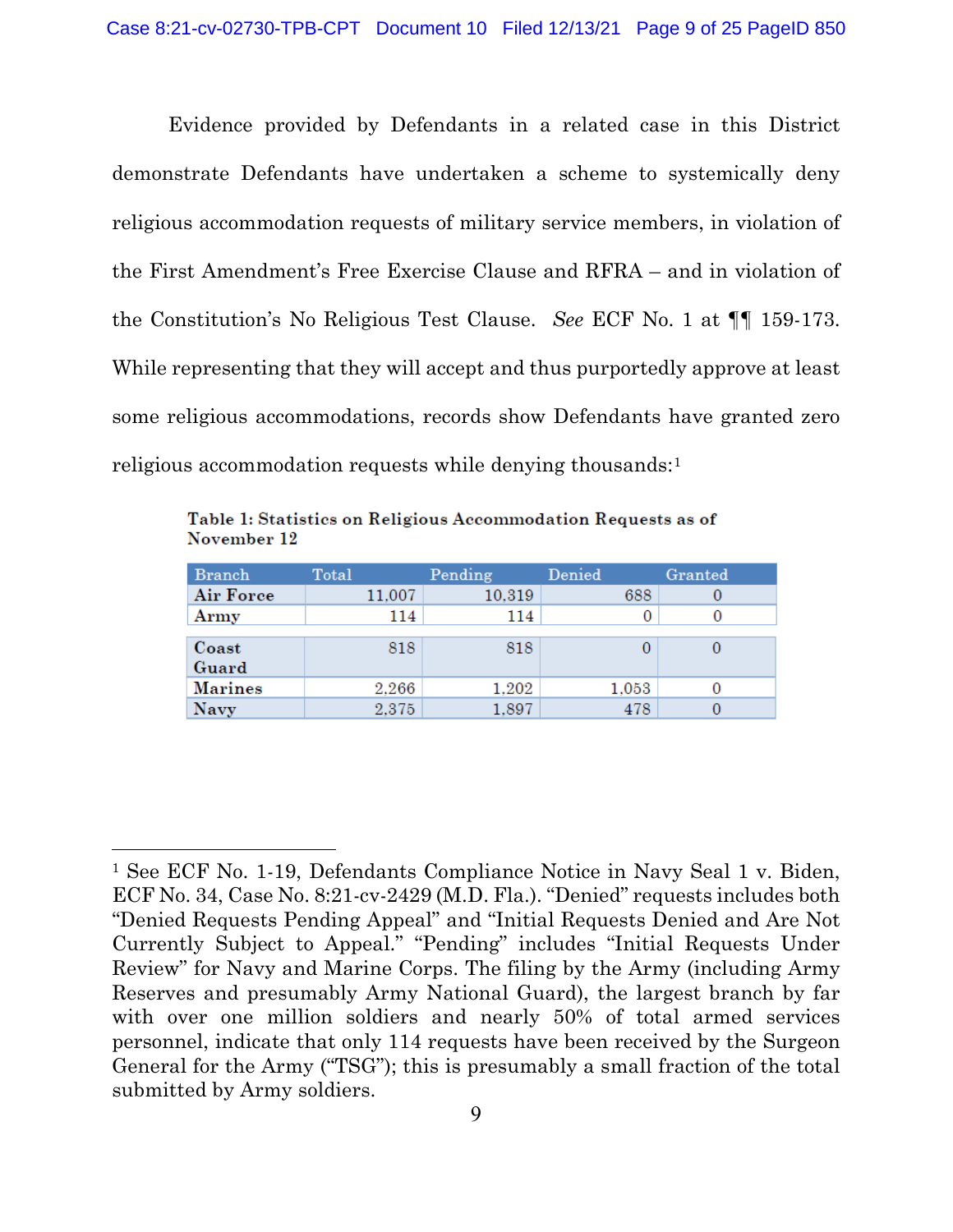Defendants' failure to grant *any* religious exemptions, in comparison to the granting of medical exemptions, proves Defendants have targeted the religious. Defendants' regulations and the execution of those regulations are therefore "not neutral and generally applicable, and therefore trigger strict scrutiny under the Free Exercise Clause," because they "treat any comparable secular activity more favorable than religious exercise. *Tandon v. Newsom*, 141 S.Ct. 1294, 1296 (2021). "[T]he minimum requirement of neutrality is that a law not discriminate on its face." *Church of Lukumi Babalu Aye, Inc. v. Hialeah*, 508 U.S. 520, 553 (1993). This disparate treatment violates the "minimum requirement of neutrality" to the religious, as it singles out the religious for "especially harsh treatment." *Roman Catholic Diocese of Brooklyn v. Cuomo*, 141 S.Ct 63, 66 (2020) (observing that "the regulations cannot be viewed as neutral because they single out houses of worship for especially harsh treatment"). This disparate treatment and the violations of the First Amendment's Free Exercise Clause and RFRA, by themselves, support the granting of the preliminary injunction. *Joelner v. Village of Washington Park, Ill.*, 378 F.3d 613 (7th Cir. 2004) ("When a party seeks a preliminary injunction on the basis of a potential First Amendment violation, the likelihood of success on the merits will often be the determinative factor.").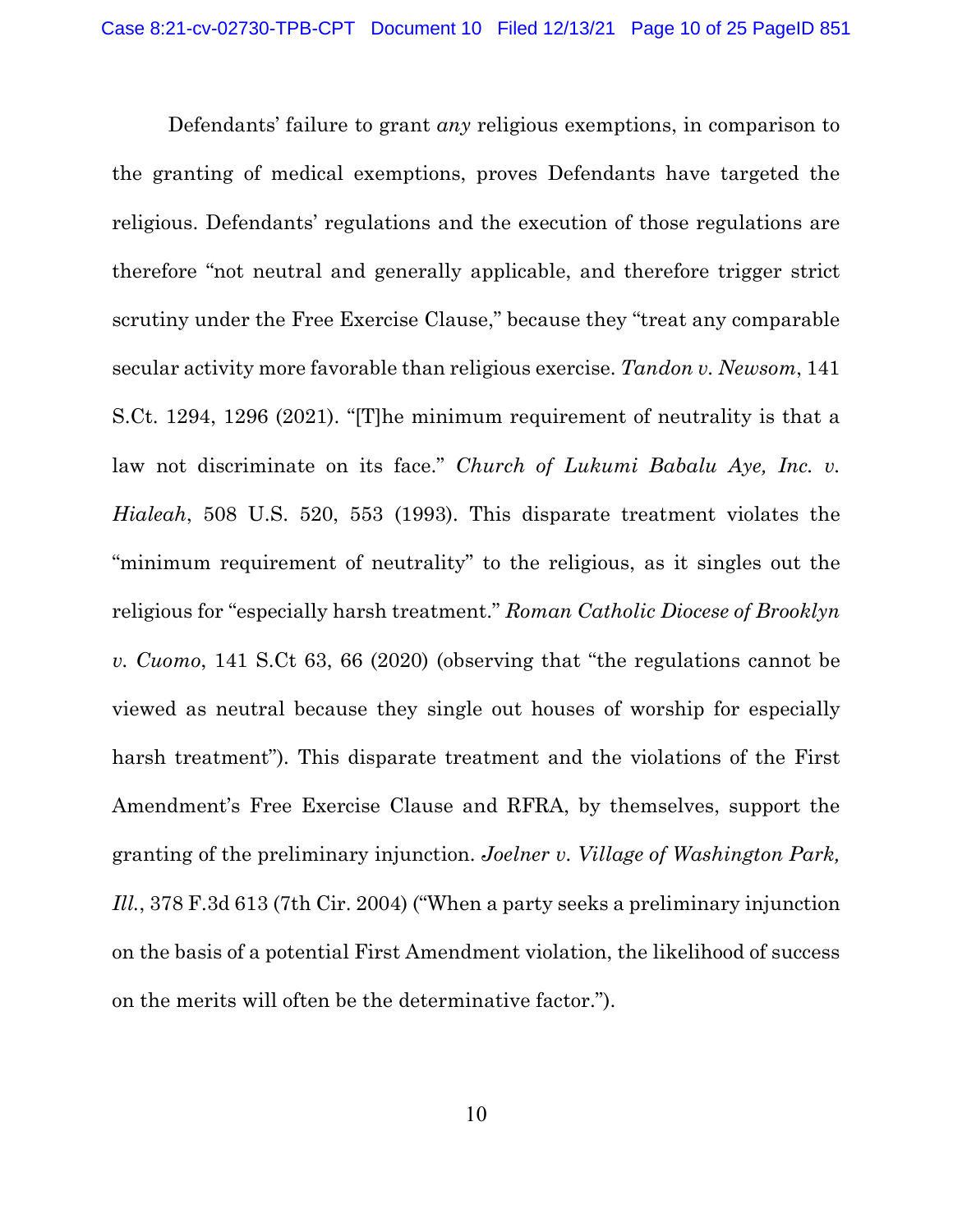Furthermore, there is no compelling governmental interest to require these Plaintiffs receive a COVID-19 vaccine. And even if there were a compelling governmental interest, the denial of Plaintiffs' accommodation requests is not the least restrictive means of furthering that interest. *See Gonzales v. O Centro Espirita Beneficente Uniao Do Vegetal*, 546 U.S. 418, 430- 31 (2006) ("RFRA requires the Government to demonstrate that the compelling interest test is satisfied through application of the challenged law 'to the person'—the particular claimant whose sincere exercise of religion is being substantially burdened.") For example, Plaintiffs could, as they have been, be subject to regular COVID-19 testing. Disallowing such a proposal – a step Defendants allowed until the DOD Mandate – is itself evidence that Defendants' hostility to religion. *Hialeah*, 508 U.S. at 534 ("The Free Exercise Clause protects against government hostility which is masked as well as overt.").

# **b. Plaintiffs Have a Substantial Likelihood of Success on the Merits of Their Informed Consent Claims.**

The DOD Mandate and the Armed Services Guidance and implementation of the mandate violate federal laws, as well as rules and regulations governing informed consent insofar as they mandate or permit the administration of the EUA Pfizer-BioNTech Vaccine pursuant to the mandate.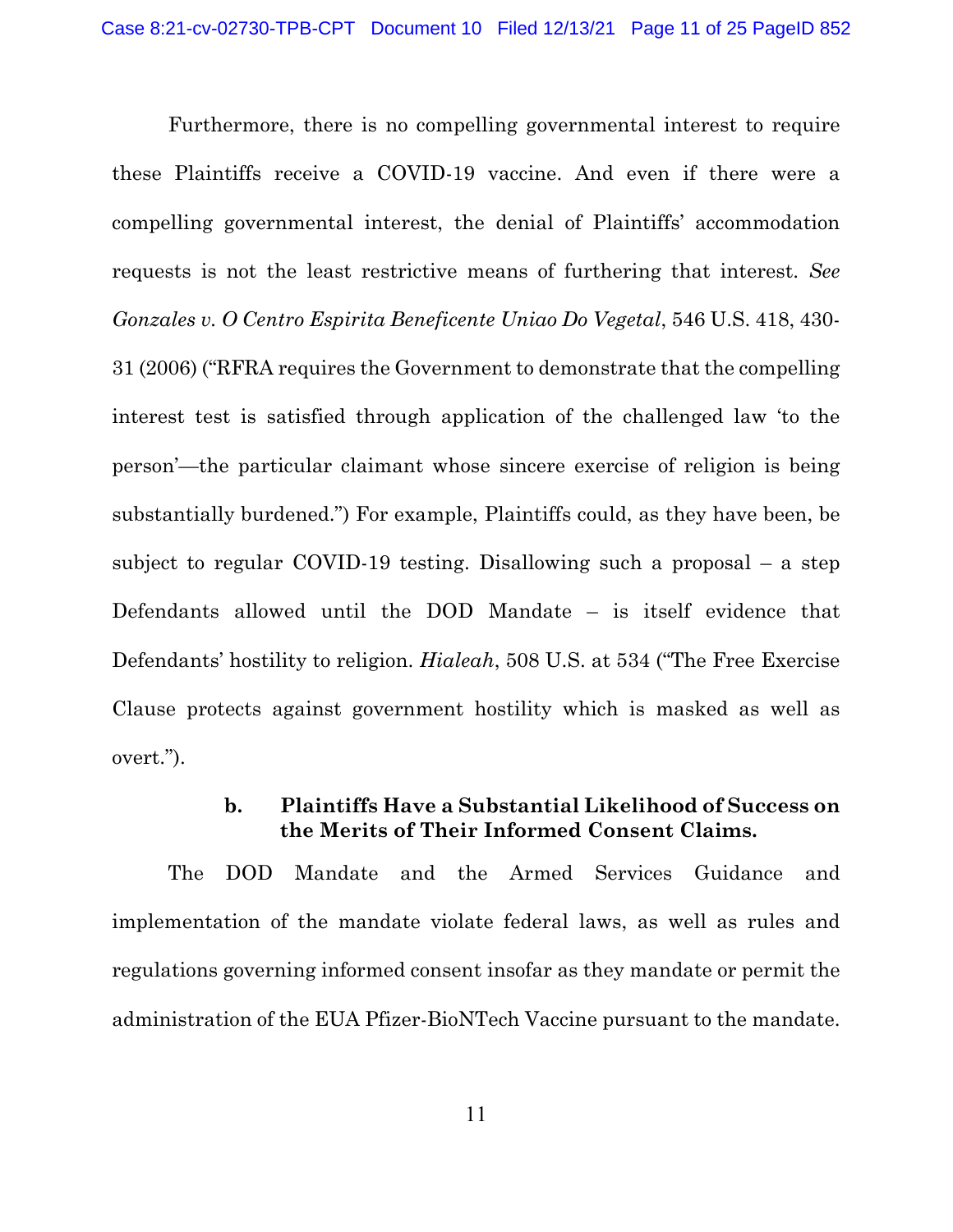# **i. Armed Services Guidance & Implementation Violates Express Terms of DOD Mandate.**

While the DOD Mandate itself states that only FDA-licensed vaccines may be mandated, *see* ECF No. 1-2, DOD Mandate at 1, the Air Force Guidance and DOD Surgeons General Guidance expressly state that the EUA BioNTech Vaccine should be administered "interchangeably" with, and/or "as if" it were, the unavailable licensed Comirnaty Vaccine pursuant to the DOD Mandate. *See, e.g.,* ECF No. 1-7, Air Force Guidance, § 3.1.1; ECF No. 1-11, DOD Surgeon Generals Guidance, at 1.

Thus, if this Court were to accept the DOD's counterfactual assertion that it is not mandating unlicensed products—in which case Defendants should suspend the mandate until licensed Comirnaty product is actually available—the Court would still have to find that the Armed Services Guidance and implementation violates the DOD Mandate's express directive that only the (unavailable) licensed Comirnaty may be mandated and federal laws governing informed consent. *See* 10 U.S.C. § 1107a & 21 U.S.C. § 360bbb-3.

# **ii. DOD Mandate and Armed Services Violate Informed Consent Laws by Mandating Administration of EUA Product.**

It is undisputed that Comirnaty is not currently available, and that the Defendants do not have any Comirnaty, the only FDA-licensed vaccine. *See*  ECF No. 1-24, November 8 Comirnaty SBRA at 5; ECF No.1-22, NIH-Pfizer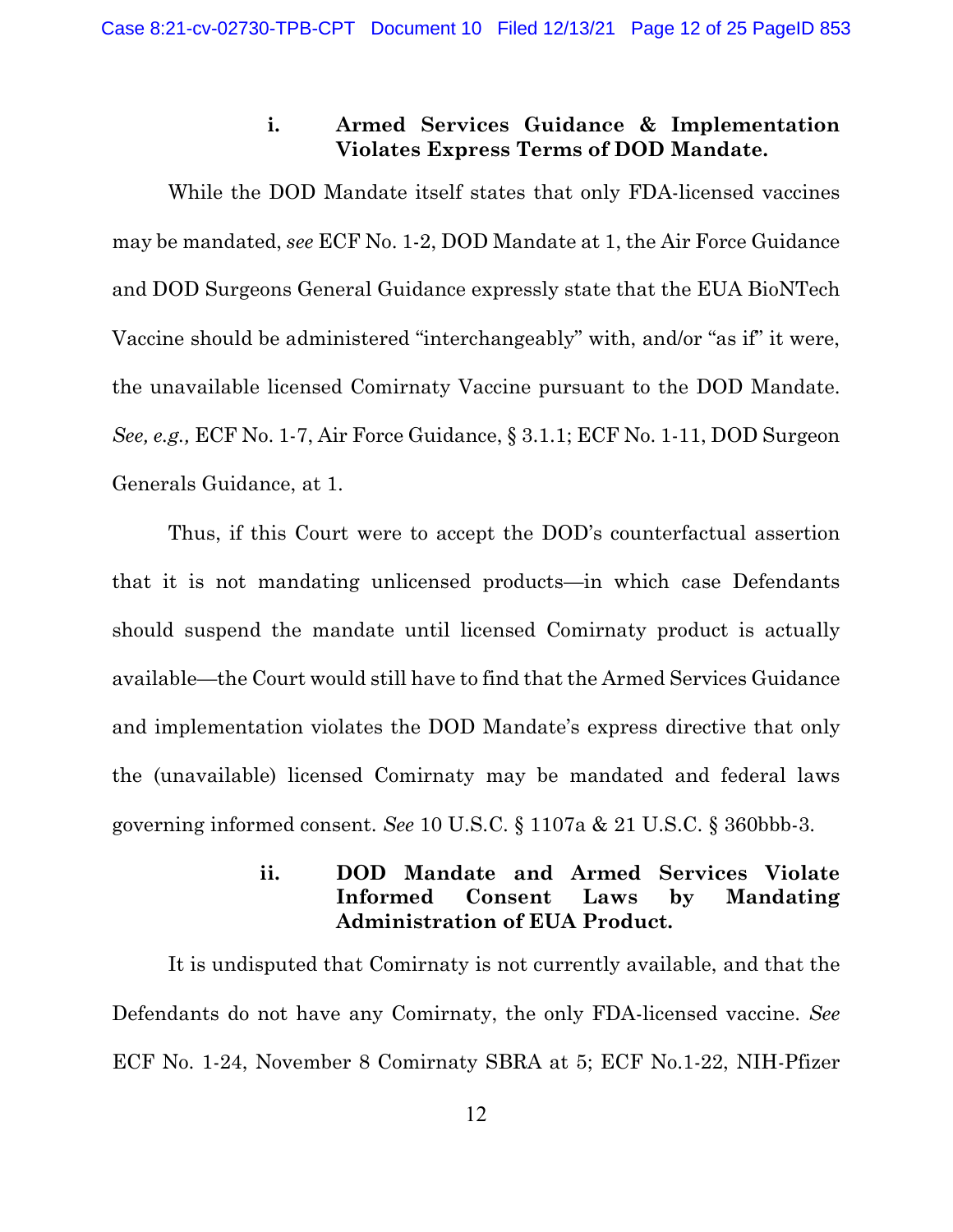Announce Comirnaty Unavailability; ECF No. 1-21, *Doe v. Austin* Order at 13- 14. Further, DOD has acknowledged that an EUA product may not be mandated.[2](#page-12-0)

The EUA and the licensed product are "legally distinct" in that the EUA BioNTech Vaccine is subject to the laws governing EUA products, including the right to informed consent, while Comirnaty is subject to the heightened safety and efficacy requirements governing FDA-licensed products, as well as FDA regulation of manufacturing facilities and process. The two products are also chemically distinct because the EUA and licensed products do not have "same formulation." *Compare* ECF No. 1-4, August 23 Comirnaty SBRA at 9 (11 components, including redacted excipient), *with* ECF No. 1-5, BioNTech EUA Expansion Letter, at 7 (listing 10 components) *and* ECF No. 1-24, November 8 Comirnaty SBRA at 7-8 (listing 11 components, but removing redacted excipient).

<span id="page-12-0"></span><sup>2</sup> *See* ECF No. 1-23, Memorandum Opinion for the Deputy Counsel to the President, *Whether Section 564 for the Food, Drug, and Cosmetic Act Prohibits Entities from Requiring the Use of a Vaccine Subject to an Emergency Use Authorization* (July 6, 2021) ("OLC EUA Opinion"). There, the DOJ stated that DOD interpreted the informed consent requirements in 10 U.S.C. § 1107a "to mean that DOD may not require service members to take an EUA [vaccine]" without first obtaining a Presidential Waiver under 10 U.S.C. § 1107a. *Id.* at 16 (citations omitted). DOD has not obtained a Presidential Waiver. *See also* ECF No. 1-21, *Doe v. Austin* Order, at 12 ("The DOD acknowledges that the President has not executed a waiver under [10 U.S.C. § 1107a] …, so as things now stand, the DOD cannot mandate vaccines that only have an EUA.").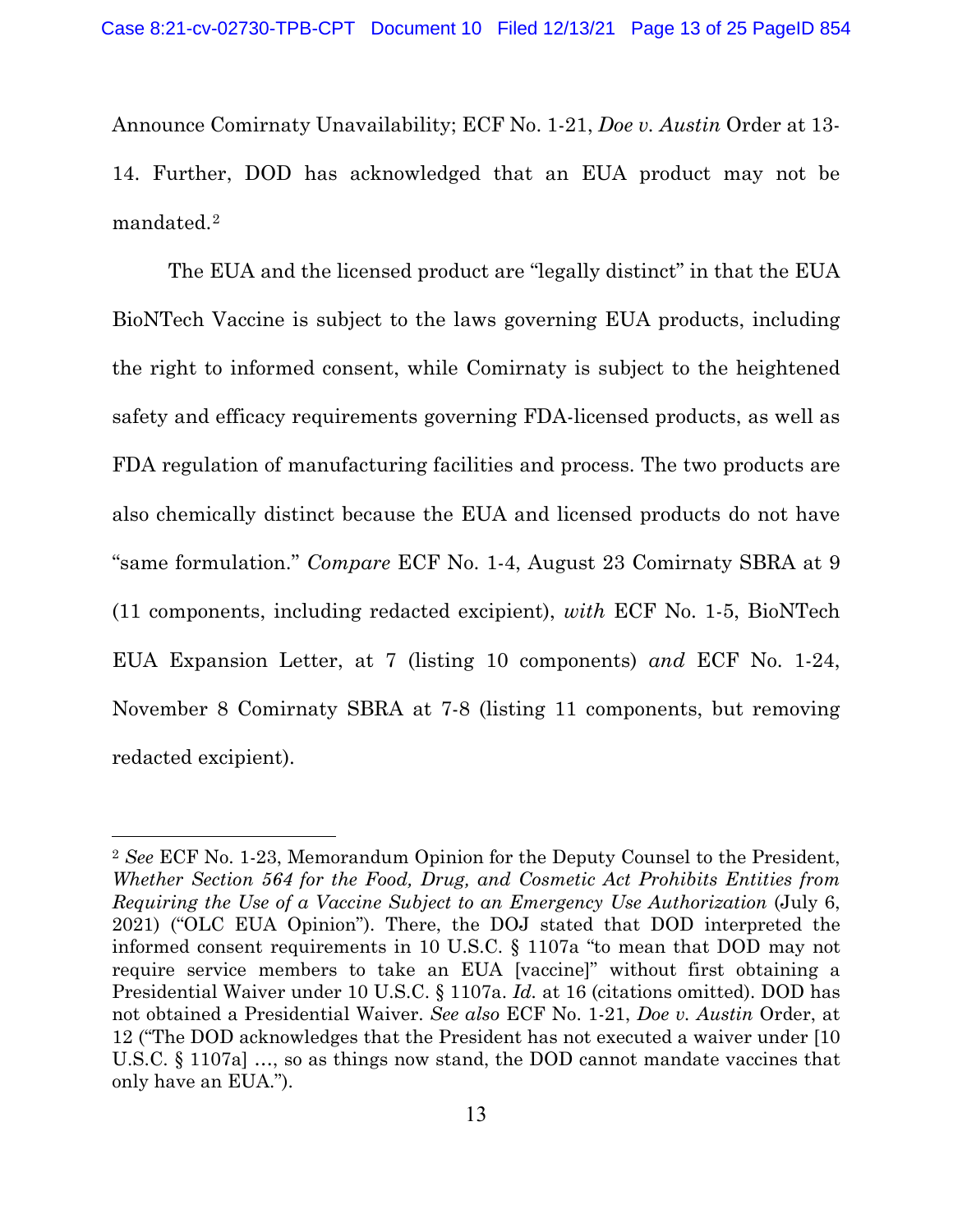Defendants' compliance deadlines will necessarily require Plaintiffs to receive an unlicensed EUA product, which is both legally and chemically distinct from the licensed product, in violation of federal informed consent laws. Plaintiffs have objected to the mandate based on the unavailability of Comirnaty, but their concerns have been rejected. Further, certain Plaintiffs have been disciplined for their refusal to take an unlicensed experimental treatment. *See* ECF No. 1-1, Dee Decl., ¶ 8; Hallmark Decl., ¶ 12; Hyatt Decl., ¶ 8; Jacobellis Decl., ¶ 10; Nankivell Decl., RA Appeal ¶¶ 10-12.

The DOD "cannot demand that members of the armed forces also serve as guinea pigs for experimental drugs." *Rumsfeld I*, 297 F. Supp. 2d at 135. *See also Rumsfeld II*, 341 F. Supp. 2d at 19 (D.D.C. 2004) (granting injunction against DOD anthrax vaccine mandate for EUA vaccine). This Court must enjoin the DOD and the Armed Services from doing so here, as well as any disciplinary proceedings for Plaintiffs' refusal of this unlawful demand.

# **c. Plaintiffs Have a Substantial Likelihood of Success on the Merits of Their Claims of Violations of Due Process & Procedural Rights.**

The DOD Mandate and the Armed Services implementation thereof violates Plaintiffs' constitutional rights to procedural due process and fair notice under the Fifth Amendment of the U.S. Constitution; their statutory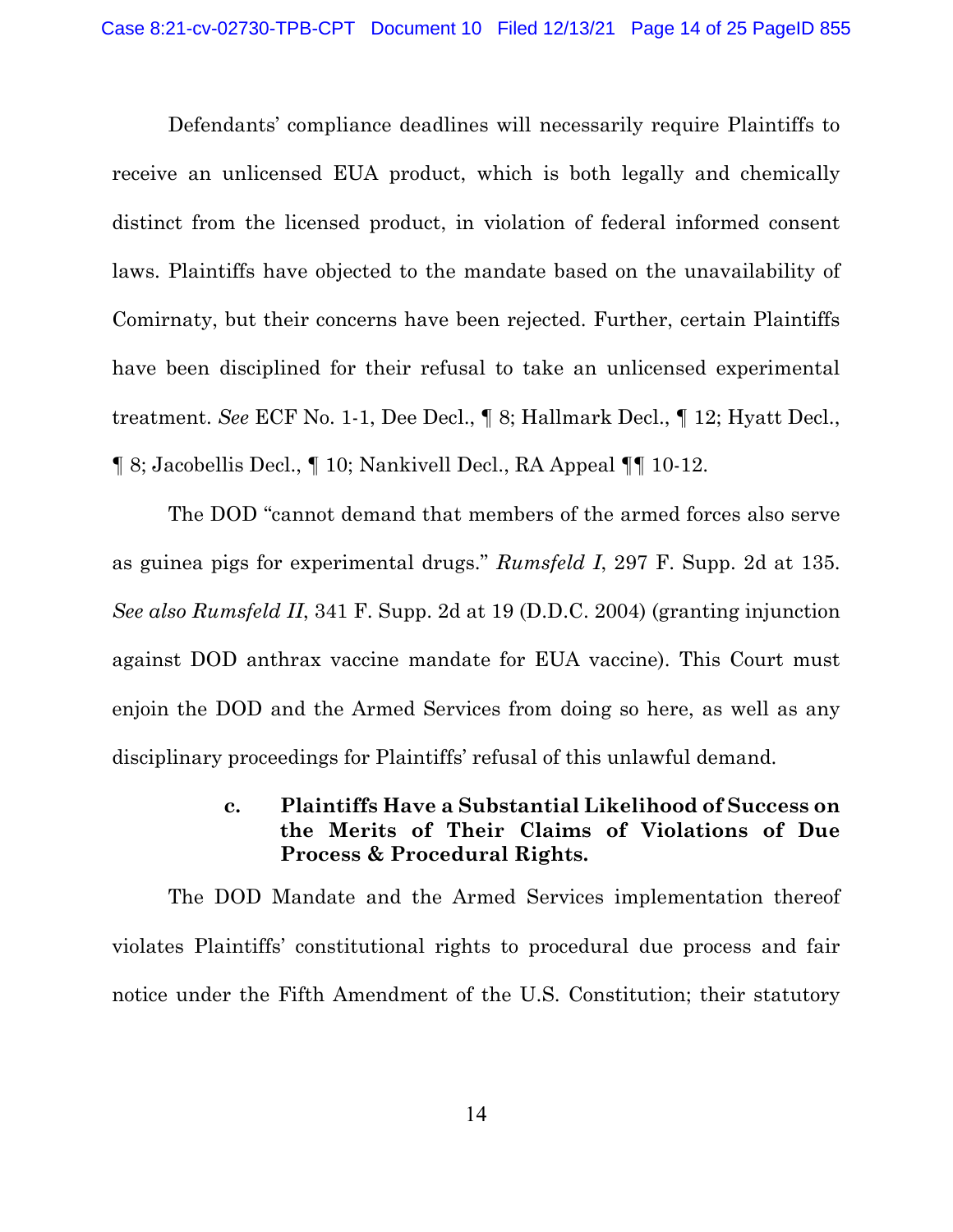rights under the Administrative Procedures Act; and other rules and regulations specifically applicable to the DOD and the Armed Services.

### **i. Procedural Due Process Violations.**

The DOD Mandate "threatens to substantially burden the liberty interests" of Plaintiffs "put to a choice between their job(s) and their jab(s)." *BST Holdings, L.L.C. v. OSHA*, --- F.4th --- , 2021 WL 5279381, at \*8 (5th Cir. Nov. 12, 2021) ("*OSHA*") (staying vaccine mandate issued by the Occupational Safety & Health Administration ("OSHA Mandate")). *See also Missouri v. Biden*, --- F.Supp.3d ---, 2021 WL 5564501, at \*13 n.31 (E.D. Mo. Nov. 29, 2021) ("*Missouri*") (same) (staying Centers for Medicare and Medicaid Services vaccine mandate ("CMS Mandate")). Plaintiffs face not only the loss of the current employment, but also will be barred from other federal or private employment due to their vaccination and discharge status, as well as the loss other fundamental rights, in particular, the free exercise of religion protected by the First Amendment. *See OSHA*, 2021 WL 5279381, at \*8 n.21 (citations omitted).

The Defendants have also violated the Due Process Clause insofar as they have modified or amended AR 40-562, the currently effective regulation governing immunization and exemptions—by imposing an entirely new vaccination requirement and categorically eliminated existing exemptions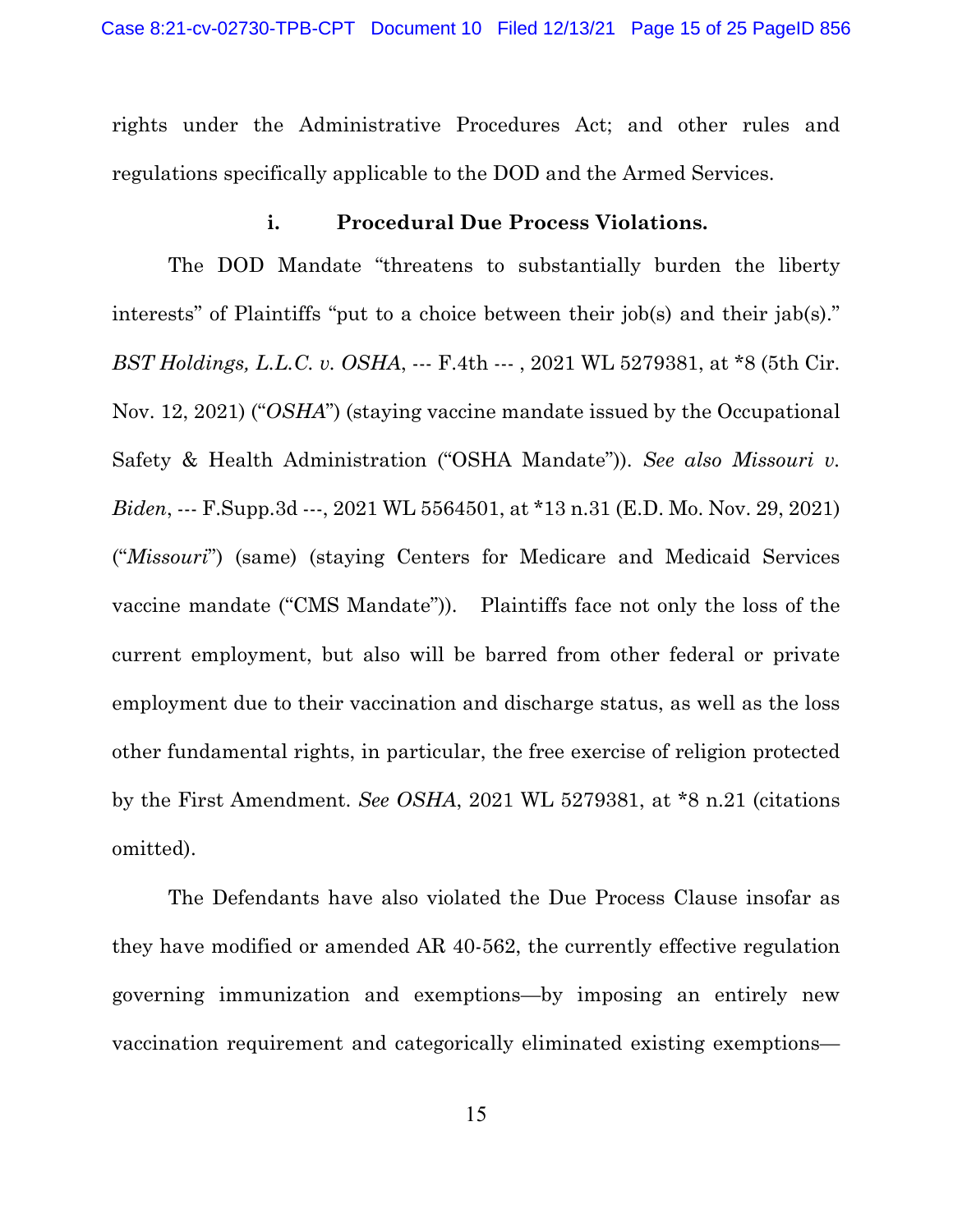without any legal authorization or following procedures required by law. By changing the currently effective regulation governing Plaintiffs' vaccination obligations and rights to medical exemption, which remains on the books unchanged, Defendants have failed to provide "fair notice" of the rules to which they are subject. *See, e.g., FCC v. Fox Television Stations, Inc.*, 567 U.S. 239, 253, 132 S. Ct. 2307, 183 L.Ed.2d (2012). Even if Plaintiffs were to become "fully vaccinated," they would be threatened with the loss of this status at any time and without fair notice, due to changes in the CDC or FDA approval of booster shots and change to the definition of "fully vaccinated."[3](#page-15-0)

### **ii. APA Violations**

The DOD Mandate and the Armed Services' guidance must be set aside as "arbitrary, capricious, an abuse of discretion, or otherwise not in accordance with law," 5 U.S.C. § 706(A), insofar as they impose a sweeping vaccine mandate without any explanation or justification for their action or the

<span id="page-15-0"></span><sup>&</sup>lt;sup>3</sup> So would the majority of service members who are currently deemed "fully vaccinated." The rapid decline in efficacy and need for booster shots demonstrates that there is no scientific consensus on Comirnaty's efficacy, protection provided, or even dosage. *See* ECF No. 1, Compl. Section V.E.2 ("Equal or Greater Risk of Infection by "Fully Vaccinated" Compared to Unvaccinated."); *see also Louisiana v. Becerra*, -- - F.Supp.3d ---, 2021 WL 5609846, at \*13 (W.D. La. Nov. 30, 2021) (noting that CDC recommendation for booster shot calls into question efficacy of vaccines and need for mandates). Accordingly, the term "fully vaccinated" is unconstitutionally void for vagueness, and this fluid and changing classification cannot be used as the benchmark for determining who may serve in the military, or alternatively, for depriving Plaintiffs of their life, liberty, property and other fundamental constitutional rights, including the free exercise of their religion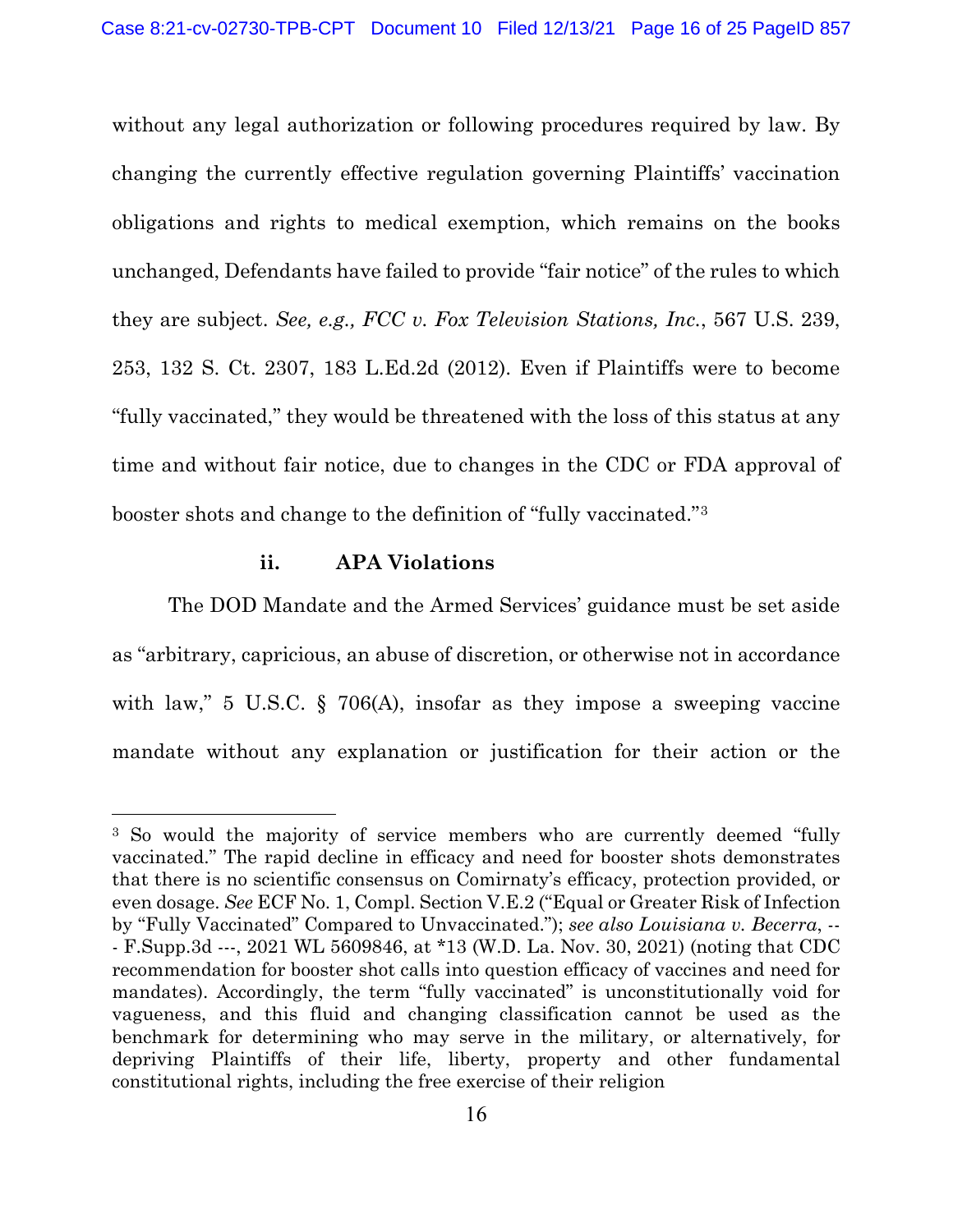underlying legal basis or authority; any findings of facts or analysis supporting their determination; and are based on patent misrepresentations of the law (in particular, that an EUA-labeled product may be administered "as if" it were the licensed product, which is not available). The DOD Mandate's sole justification or explanation is a conclusory statement in a two-page memorandum that the Secretary has "determined that mandatory vaccination against [COVID-19] is necessary to protect the Force and defend the American people." ECF No. 1-2, DOD Mandate, at 1. Given that the DOD Mandate was issued on the very next day after FDA Comirnaty Approval, it is apparent the DOD blindly relied on the FDA approval; there is no indication that the DOD and the Secretary of Defense engaged in reasoned decision-making that the APA requires or that the mandate is based on the DOD's independent judgment or expertise.

The Defendants' elimination of the exemption for natural immunity is also arbitrary and capricious. "[A] naturally immune unvaccinated [service member] is presumably at less risk than an unvaccinated" service member, but the DOD's elimination of this exemption "fails almost completely to address, or even respond to, much of this reality and common sense." *OSHA*, 2021 WL 5279381, at \*6; *see also Missouri*, 2021 WL 5564501, at \*20 (questioning CMS refusal to consider natural immunity).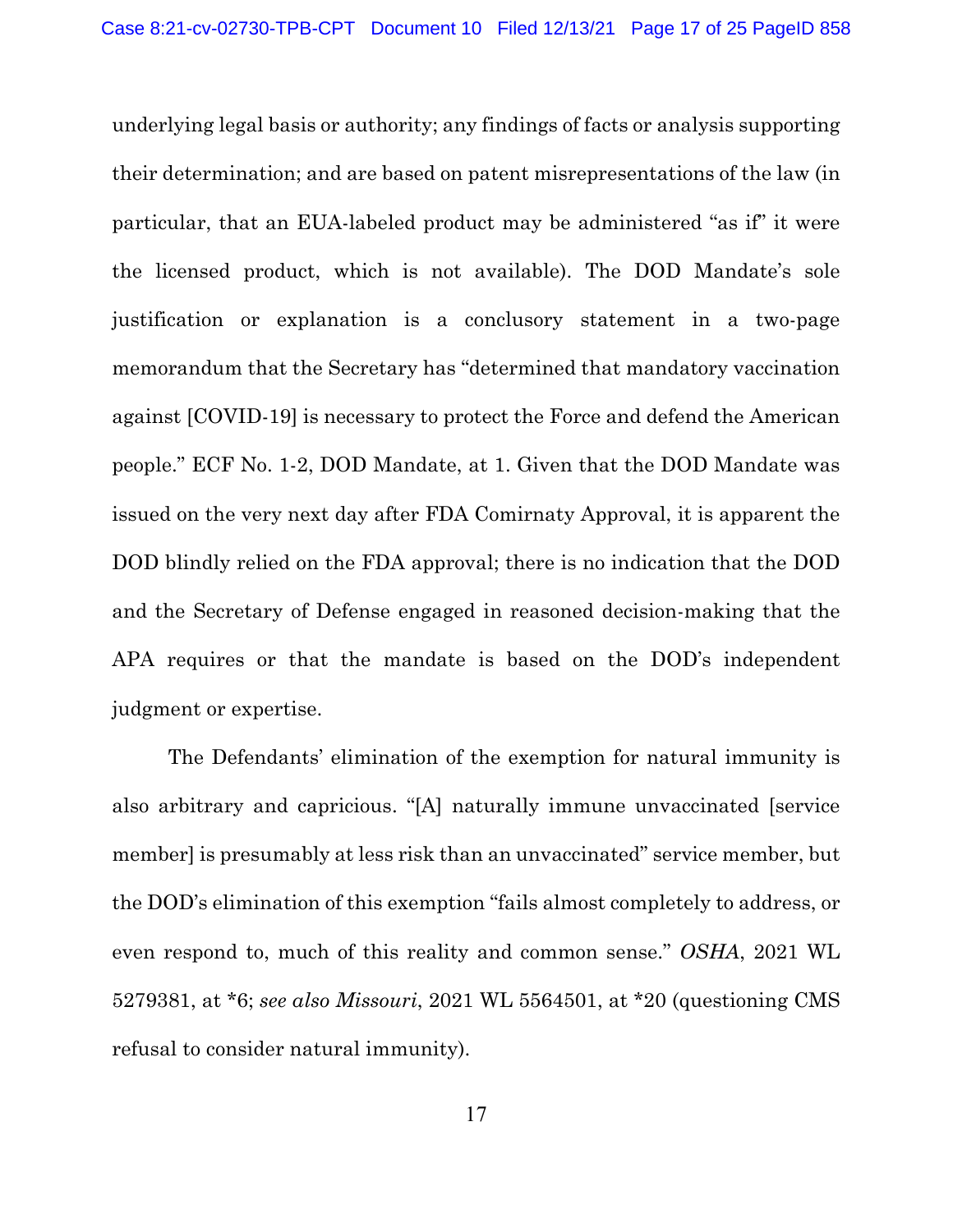The DOD Mandate is arbitrary and capricious because it constitutes an unannounced and unexplained departure from a prior policy insofar as it mandates EUA vaccines. The July 6 OLC Memo stated that DOD interpreted the informed consent requirements in 10 U.S.C. § 1107a "to mean that DOD may not require service members to take an EUA [vaccine]" without first obtaining a Presidential Waiver under 10 U.S.C. § 1107a." ECF No. 1-23, OLC Memo, at 16; *see also* ECF No. 1-21 *Doe v. Austin* Order at 12 (same). There has been no Presidential Waiver, yet the Defendants are mandating use of EUA vaccines. "[A]gencies must typically provide a 'detailed explanation' for contradicting a prior policy;" they may not, as DOD has done here, "depart from a prior policy *sub silentio*." *OSHA*, 2021 WL 5279381, at \*5 (*quoting FCC v. Fox Television Stations, Inc.*, 556 U.S. 502, 515, 129 S. Ct. 1800, 173 L.Ed.2d 738 (2009) ("*Fox*")).

#### **iii. Violations of DOD Rules & Procedures.**

The DOD Mandate modifies AR 40-562 insofar as it: (1) imposes an entirely new vaccine requirement not found in AR 40-562 or any other statute, MSR, DOD instruction or directive regulation; and (2) eliminates medical exemptions to which service members would otherwise be entitled, including those with previous documented infections. There are nearly 250,000 service members with previous COVID-19 infections that are affected by the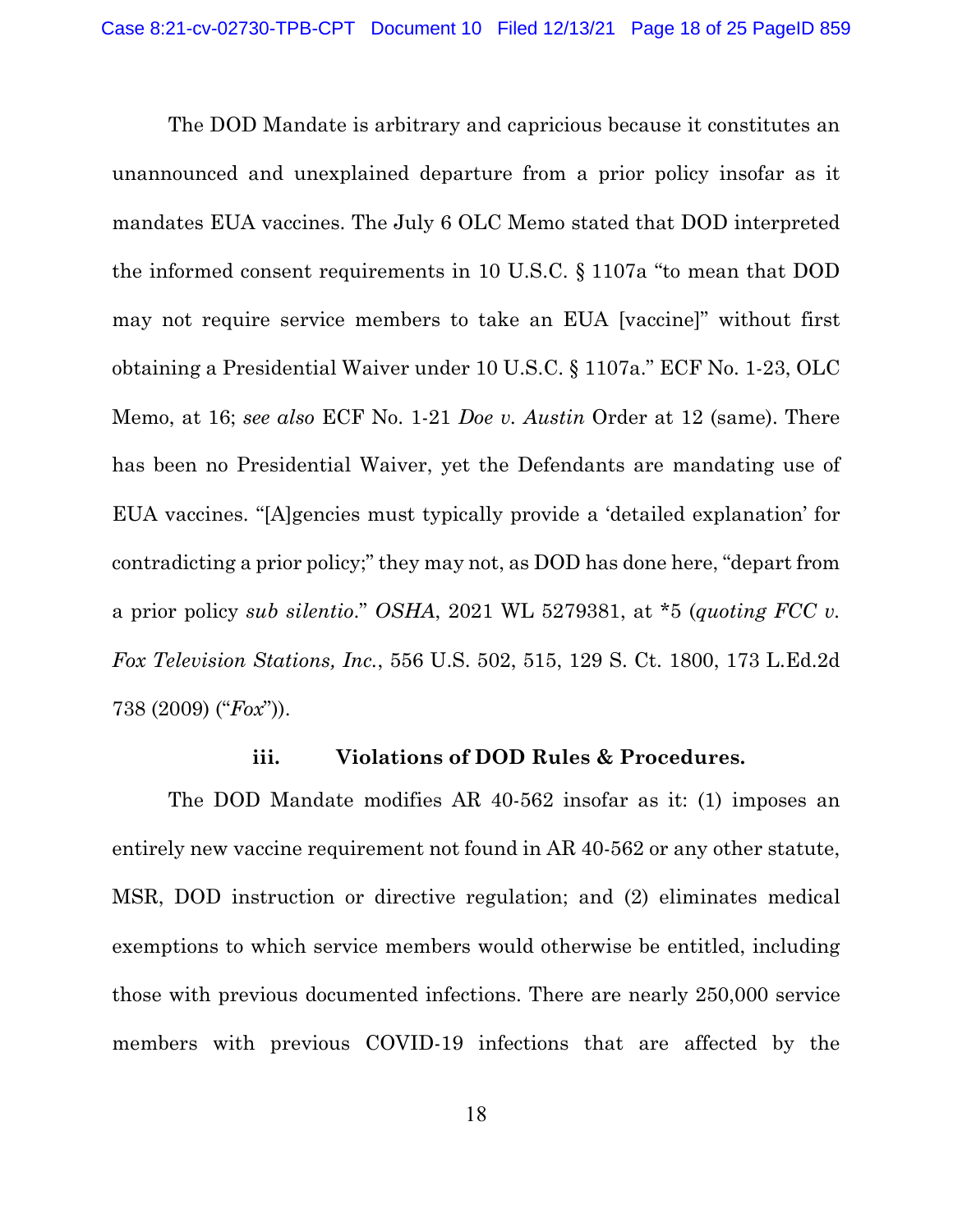elimination of this exemption alone, and several Plaintiffs were either denied medical exemption for previous infections or did not request one because they were informed that this exemption had been eliminated. *See, e.g.,* ECF No. 1- 1, Hallmark Decl., ¶ 11; Severson Decl., ¶ 10; Schwartz Decl., ¶ 10; *see also*  Caldwell Decl., ¶ 10 (no exemption for cancer).

The amendment, modification or repeal of currently effective regulations like AR 40-562 must be performed in accordance with the DOD's procedural requirements for multi-service regulations ("MSR"), including separate review and approval by the Secretaries of each of the Armed Services, as well as the requirements of DOD Instruction 6205.02 "DOD Immunization Program" (July 23, 2019) and other applicable DOD rules and procedures. The Secretary of Defense and DOD are not permitted to unilaterally change an existing MSR by adding an entirely new vaccination requirement and categorically eliminating existing classes of exemptions—and DOD has cited no authority that would allow them to do so. While the DOD may have the authority to adopt new requirements and eliminate exemptions, it must do so according to the applicable statutes and DOD rules and procedures; failure to follow these procedures, or to identify any legal basis, renders the DOD Mandate void *ab initio*. *See, e.g., Georgia v. Biden*, --- F.Supp.3d ---, 2021 WL 5779939, at \*9-10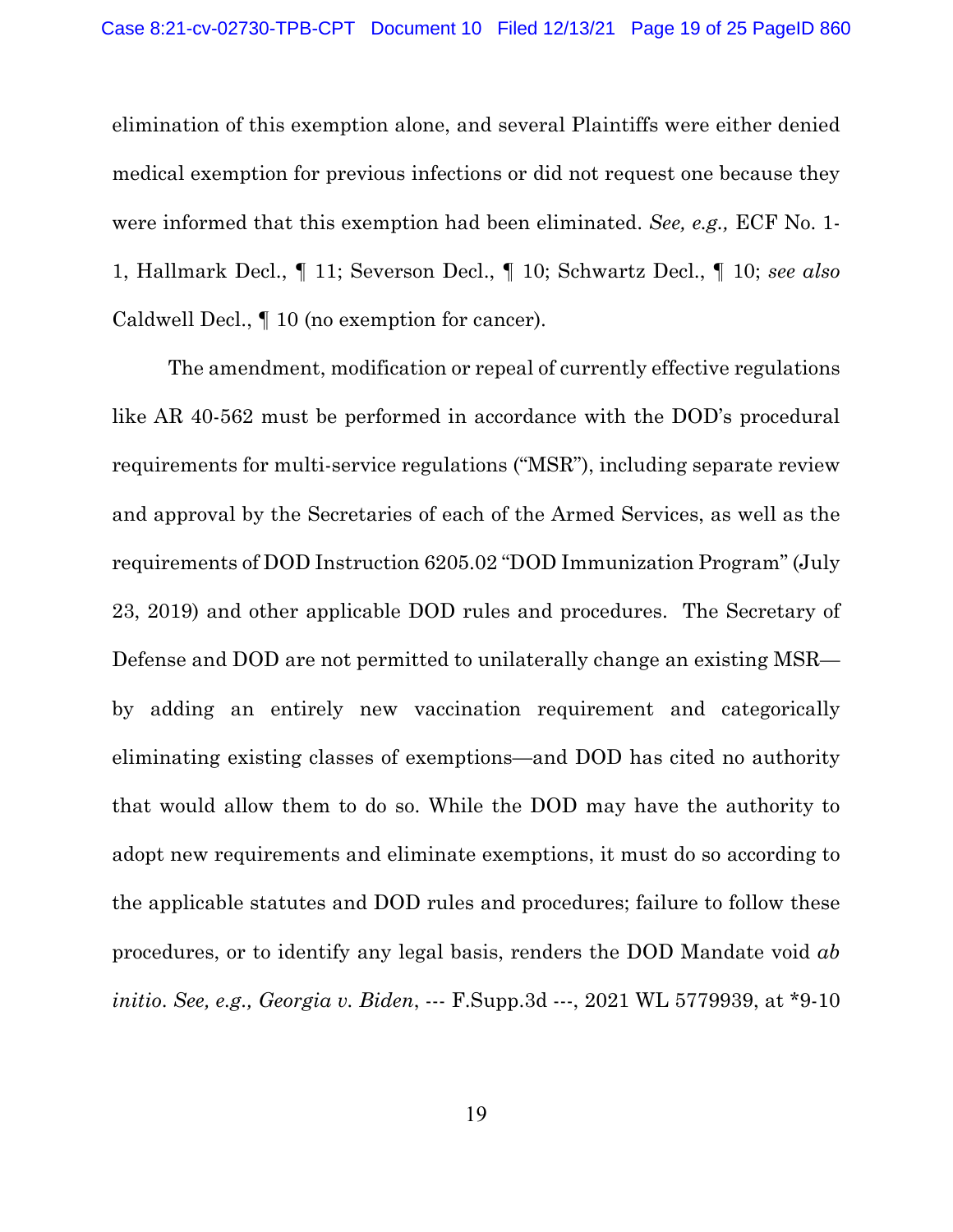(S.D. Ga. Dec. 7, 2021) ("*Georgia*") (staying federal contractor mandate due to failure to follow required procedures or to identify legal basis).

Further, if the DOD intends to change the currently effective governing regulation, it must actually change the regulation; it may not just ignore it, read it out of the regulation, or amend it *sub silentio* as it appears to do have done with respect to its elimination of existing exemptions for COVID-19 only. Finally, the Armed Services' guidance is just that, guidance; guidance documents, or interpretive rules, cannot modify legislative rules like AR 40- 562. Further, by failing to follow the required procedures for amending MSRs, the DOD Mandate, and amendments to AR 40-562, were made "without observance of procedure required by law." 5 U.S.C. § 706(2)(D).

# **2. Plaintiffs Will Suffer Irreparable Injury Unless the Injunction Issues.**

Plaintiffs will suffer irreparable injury unless the injunction is issued. "The loss of First Amendment freedoms, even for minimal periods of time, unquestionably constitutes irreparable injury." *Cuomo*, 141 S.Ct. at 67 (quoting *Elrod v. Burns*, 427 U.S. 347, 373 (1976) (plurality opinion)). As the Supreme Court observed in *Cuomo*, there can be "no question" that these types of restrictions on religious exercise "will cause irreparable harm." *Cuomo*, 141 S.Ct. at 67.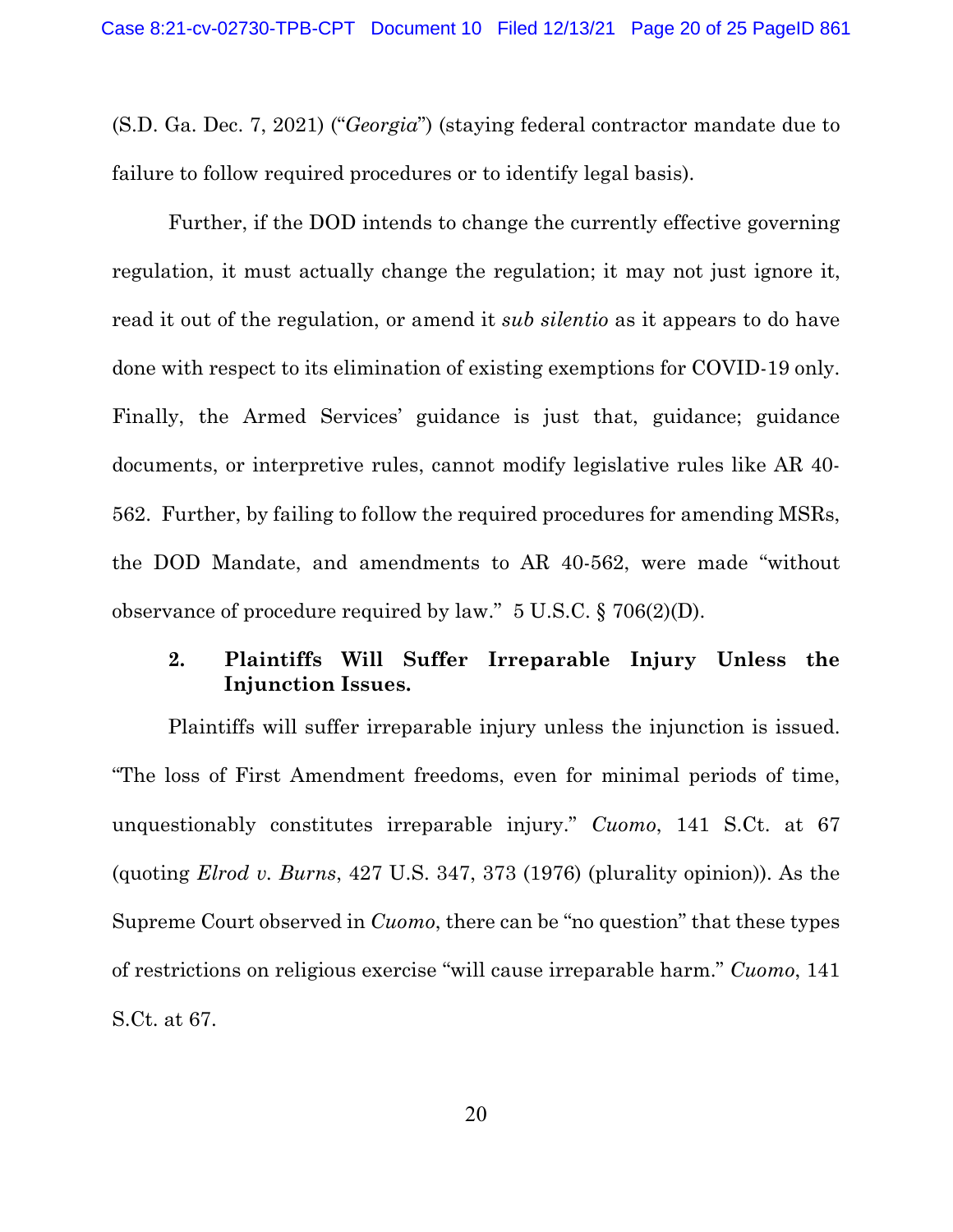Likewise, there is no question that this irreparable injury is imminent. Some of Plaintiffs' religious accommodations have been denied. Others are supposedly "pending." When considering that Defendants have granted zero religious accommodations out of thousands of applications, there it is a certainty that all Plaintiffs' religious accommodations will be denied.

Yet the government denial of Plaintiffs' right to live in accordance with their religious beliefs is not the only irreparable injury Plaintiffs face. They will also be irreparably harmed by the implementation of the DOD Mandate. Defendants have threatened Plaintiffs with professional retaliation – including court martial, termination, and possible imprisonment – for the grave sin of living in accordance with their sincerely held religious beliefs. The proposed relief is necessary to avoid this injury and the ongoing injuries against Plaintiffs' religious freedoms.

This District has considered a similar request for relief in *Navy Seal 1.* In that case, the district court deferred the request for a temporary restraining order on behalf of military service members for their Free Exercise Clause and RFRA causes of action. While Plaintiffs recognize the similarity of the cases and the causes of actions, Plaintiffs note that they face imminent injury, thus necessitating the filing of this motion and the requested relief. *See* ECF No. 1, Compl., Sections VI. & VII.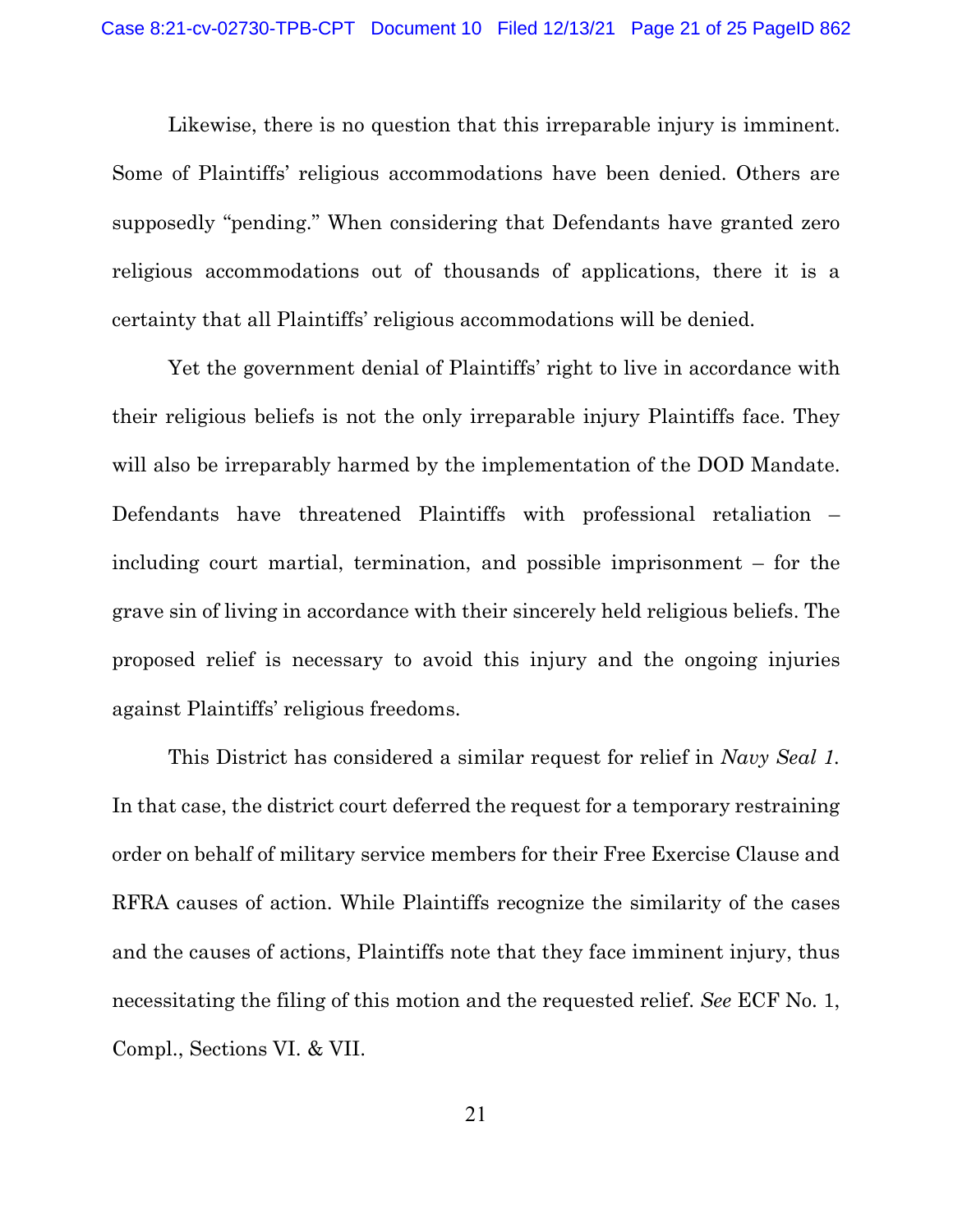### **3. The Threatened Injury to Plaintiffs outweighs the damage the proposed injunction may cause Defendants.**

These ongoing injuries to Plaintiffs, and the threatened life altering injuries—professional retaliation, duty and promotion restrictions, termination, administrative separation, less than honorable discharge, loss of benefits, and loss of fundamental rights—outweigh the damage the proposed injunction might cause Defendants. This is because there is no damage to Defendants where they are required to refrain from violating Plaintiffs' religious liberties and prohibited from punishing Plaintiffs. *See, e.g., Georgia*, 2021 WL 5779939, at \*12 (staying mandate does "nothing more than maintain the status quo" while not granting injunction imposes "life altering" consequences). "[A]ny abstract 'harm' a stay might cause the Agency pales in comparison and importance to the harms the absence of a stay threatens to cause countless individuals." *OSHA*, 2021 WL WL 5279381, at \*8. If injunctive relief is granted, Plaintiffs may continue to serve as they have since the COVID-19 pandemic began: with honor and distinction, careful to keep themselves and others safe, and willing to continue to take COVID-19 tests and abide by reasonable social-distancing protocols.

### **4. The Issuance of an Injunction Would Not Be Adverse to the Public Interest.**

Finally, the injunction would not be adverse to the public interest. In fact, the public would be benefited by the relief Plaintiffs request: "it is always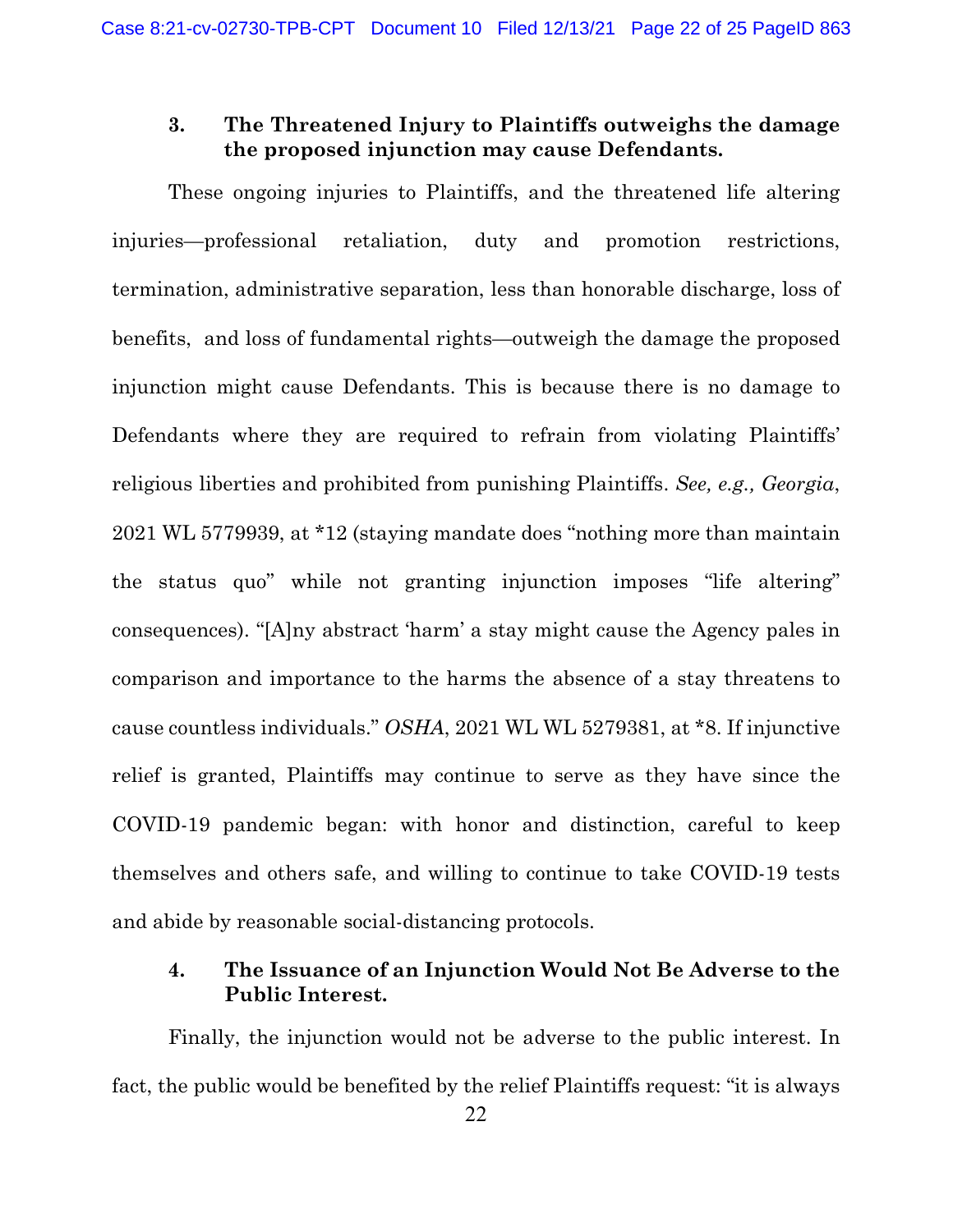in the public interest to protect First Amendment liberties." *Connection Distrib. Co. v. Reno*, 154 F.3d 281, 288 (6th Cir. 1998), citing *G & V Lounge, Inc. v. Mich. Liquor Control Comm'n*, 23 F.3d 1071, 1079 (6th Cir. 1994); *see Homans v. City of Albuquerque*, 264 F.3d 1240, 1244 (10th Cir. 2001) (stating "we believe that the public interest is better served by following binding Supreme Court precedent and protecting the core First Amendment right of political expression"). As the Eleventh Circuit has observed, "[t]he public has no interest in enforcing an unconstitutional ordinance." *KH Outdoor, LLC v. City of Trussville*, 458 F.3d 1261, 1272 (11th Cir. 2006).

Moreover, the injunction would not be adverse to the public interest because the government "is in no way harmed by the issuance of an injunction that prevents the state from enforcing constitutional restrictions." *Legend Night Club v. Miller*, 637 F.3d 291, 302-03 (4th Cir. 2011). "The public interest is also served by … maintaining the liberty of individuals to make intensely personal decisions according to their own convictions—even or perhaps *particularly*, when those decisions frustrate government officials." *OSHA*, 2021 WL 5279381, at \*8. The only harm Defendants could allege is minimal if not non-existent, considering that the relief this court would grant on the religious claims would preserve the status quo. Strengthening Plaintiffs' argument under this factor is Plaintiffs' strong likelihood of success on the merits of their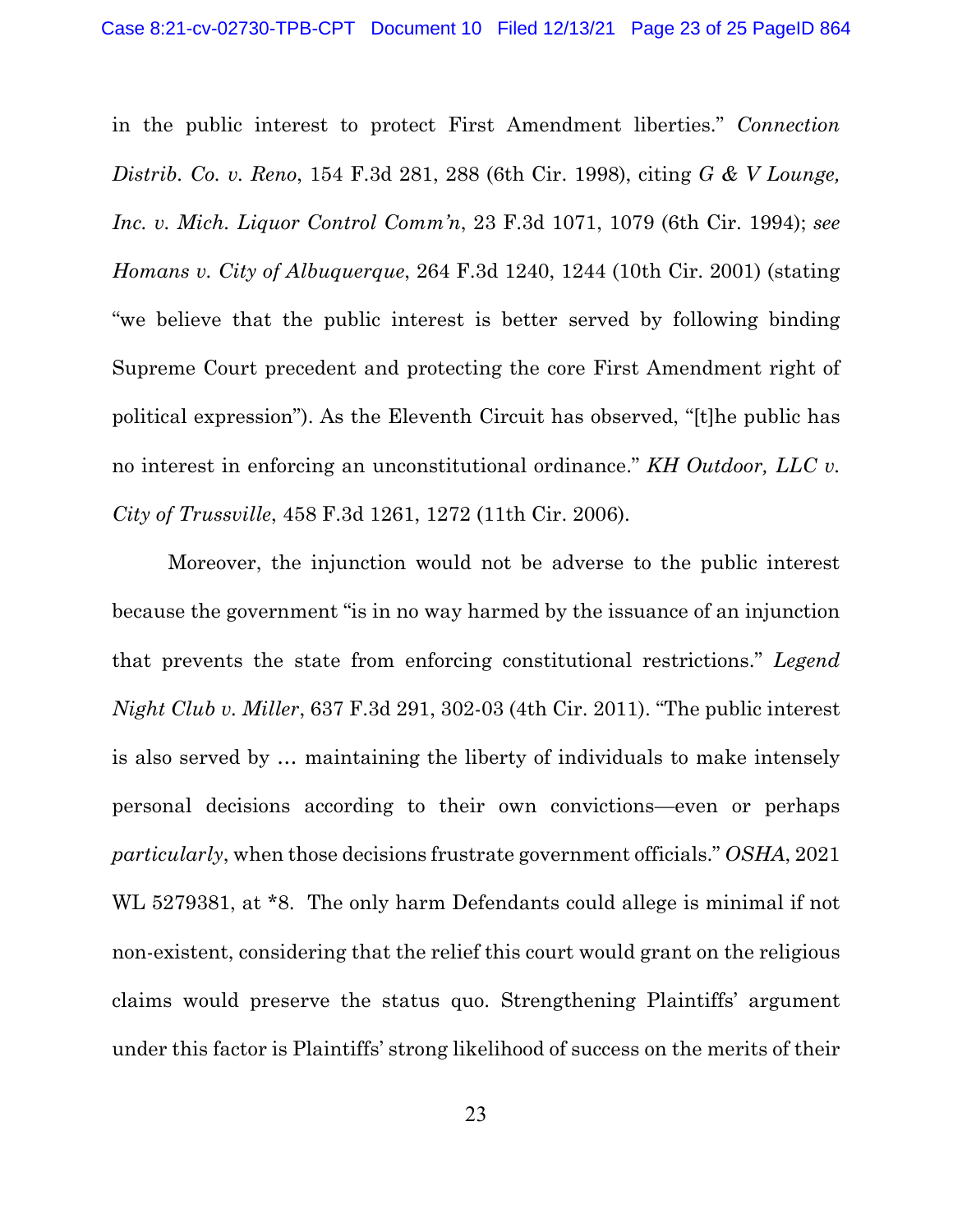First Amendment and RFRA challenge. *Connection Distrib. Co. v. Reno*, 154 F.3d 281, 288 (6th Cir. 1998) (noting "the determination of where the public interest lies also is dependent on a determination of the likelihood of success on the merits of the First Amendment challenge").

# **CONCLUSION**

In conclusion, and for these reasons, Plaintiffs respectfully request the court grant the relief sought herein.

Respectfully submitted,

*/s/ Brandon Johnson* DC Bar No. 491370 */s/ Travis Miller* TX Bar No. 24072952 Defending the Republic 2911 Turtle Creek Blvd., Suite 300 Dallas, TX 75219 Tel. (214) 707-1775 Email: bcj@defendingtherepublic.org Email: twm@defendingtherepublic.org